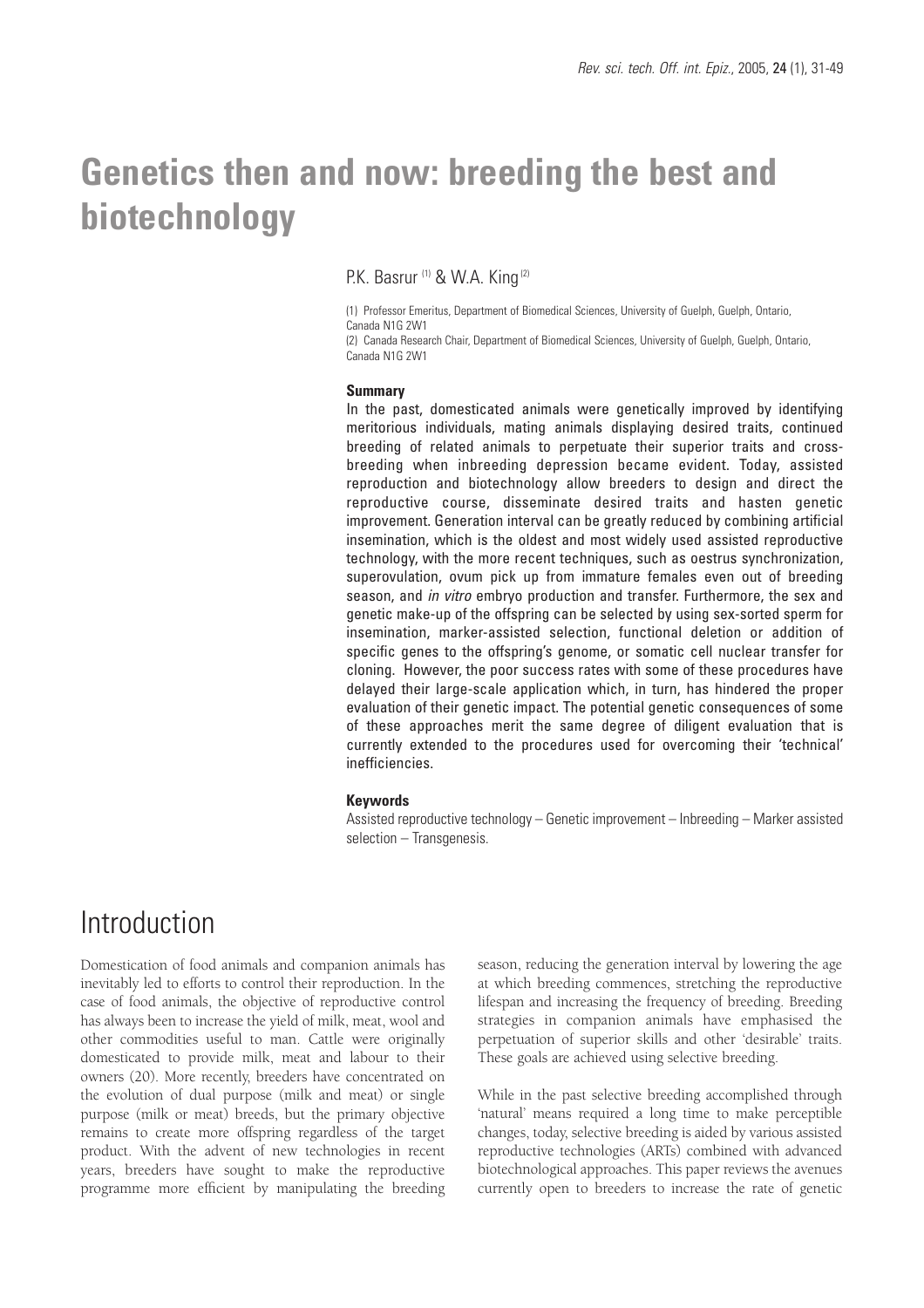progress. The potentially negative impacts of some of these approaches to shorten generation intervals and produce more offspring from high-merit animals are discussed in the light of current issues affecting the cattle industry. Although other food animals are mentioned in relation to the application of specific techniques, the bulk of the work reviewed concerns cattle, which are the most numerous and the largest of the food animals and, in terms of genetics, the most exhaustively studied domestic animals. Cattle also serve as models for the application of ARTs in other domesticated ungulates, and the development of newer approaches is largely driven by the prospect of commercial benefits in cattle farming.

## **Domestication**

Skeletal remains dating back to 6500 BC indicate that the domestication of cattle started around 10,000 years ago (19). It is generally accepted that the domestication of cattle followed that of sheep, goats, pigs and dogs and that both subspecies of domesticated cattle (*Bos indicus*, native to India, and *Bos taurus*, the European cattle) evolved from a common ancestor, the wild ox (20). Geographically distinct strains of the wild ox (aurochs; *Bos primigenius*) were found in Eurasia and parts of North Africa until they became extinct in the early 17th Century (20). Domestication, which may have originally involved just a few captured wild oxen, is believed to have occurred repeatedly, at different times, in different places and with widely varying ancestral strains. The differences in the appearance of present-day cattle populations and their division into the various 'subspecies' broadly included in the *B. indicus* and *B. taurus* clades, are thought to reflect differences in the timing of domestication and the strains of aurochs used for domestication in different parts of the world. In addition, the lack of subsequent hybridisation between different geographical isolates may have helped to perpetuate and preserve the distinct traits reflected in the groups of animals referred to as breeds (97), although breed registries and standards for different breeds were introduced only relatively recently.

Establishing a breed or stock in the old days must have been a complicated and onerous task, involving the recognition of meritorious animals, based on a desired phenotype (type, colour, temperament, performance, etc.), and selective breeding to perpetuate their genotype (i.e. the gene or genes responsible for the desired traits). The traits selected for would have been those that made the animals more amenable to domestication, including docility and smaller size (to allow their owners to handle them) and the ability to survive nutritional, climatic and disease-related stresses. The phenotypes selected later would have included prolificacy, early maturity, coat colour, length and type of horns and attributes associated with the ability to produce useful commodities such as milk, meat, hide and dung.

After a few generations of selection for one or more of these traits, a herd or flock would be established in which most of the animals exhibited the desired phenotype and were genetically related.

Breeders would have continued to breed close relatives among their own stock, were it not for the risk of degeneration that threatens such painstakingly created herds. The problems with breeding relatives were known to animal breeders before the concept of genetics became widely understood (14). The rediscovery of Mendelian principles of factorial inheritance early in the last century (14) unmasked the potential of genes to eventuate diseases and disorders and revealed the genetic principles underlying the undesirable consequences of breeding relatives. The increased frequency of defective animals and the decreased reproductive efficiency associated with continued breeding of close relatives of any species (inbreeding) were soon recognised as an unwelcome consequence of parents imparting identical alleles for any given locus, thereby increasing the proportion of homozygous progeny (34, 77, 78). Thus, inbreeding, which fixes a trait in a herd by bringing the genes controlling that trait together, also increases homozygosity at other loci, for both desirable and undesirable genes. Inbreeding *per se* does not create mutant genes, but it helps to bring together mutant genes already present in the herd, so that their negative impact can manifest as reproductive problems or birth defects. The problems encountered in closely inbred herds, therefore, are attributed to the increase in the probability of the progeny receiving the same mutant gene from both parents. This probability is referred to as the inbreeding coefficient (78, 82).

If inbreeding has resulted in a relatively high level of homozygosity, selective breeding will be less effective and further genetic improvement will be difficult (78, 98). When such a stage is reached, the breeder has to bring in new genes from another source (or from several sources) or start all over again (79). Approaches used by animal breeders to avert the problems caused by inbreeding include line-breeding, which is a general term for mating relatives that are most distantly related. Mating the progeny with a relative of the previous generation (line-breeding) delays reproductive breakdown (82). However, mating totally unrelated animals (intraspecific, interspecific or intergeneric out-crossing) has varying effects on reproductive potential, ranging from improved reproductive function to total or partial sterility, with males often being more severely affected (9, 79).

## Genetic basis of reproductive problems

Reproduction, regardless of the species, breed or sex of the individual, is a complex phenomenon. As such,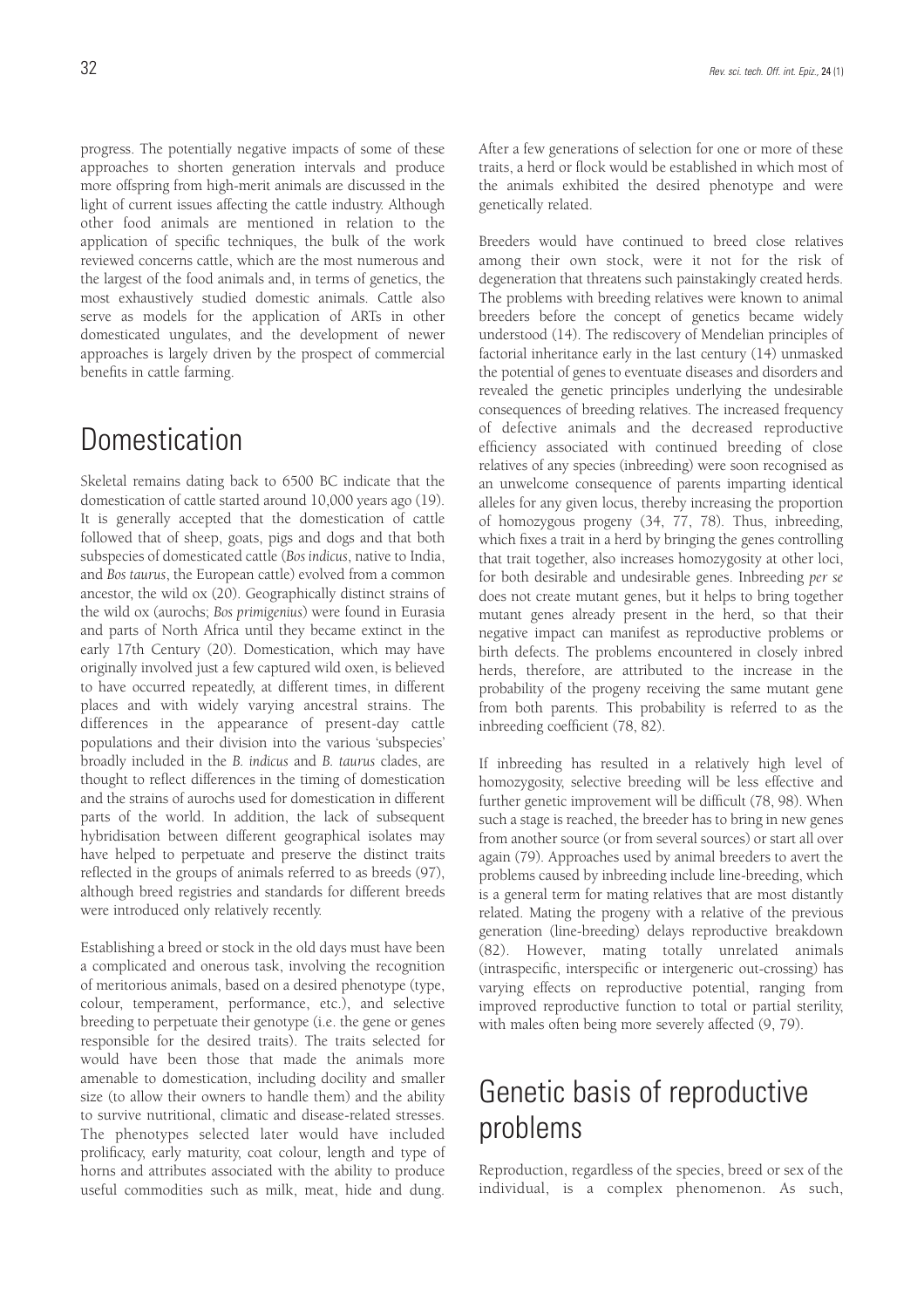reproductive processes can be interrupted by genetic or environmental factors at any stage in gametogenesis, during transportation of the gametes to the site of fertilisation or during the foetal, perinatal or neonatal growth phases. Advances in human genetics during the last century and the recognition that many reproductive problems may have a genetic basis have encouraged animal geneticists and veterinarians to examine the possible role of genes in reproductive defects in domestic animals. A variety of mutations that affect fertility by interfering with specific processes in reproduction, from gametogenesis to the viability of the newborn, have been reported by animal geneticists (78, 82, 127, 132); these include the gene mutations leading to anatomical malformations that prevent reproduction, cause abnormalities of the gametes leading to infertility, elicit maternal-foetal conflicts leading to embryo or foetal mortality and interfere with reproduction and other apparently unrelated phenotypic features including coat colour and horn development (34, 44, 68, 79, 90, 132).

Knowledge of the causes of reproductive problems was substantially increased during the latter half of the last century when chromosome analysis allowed the (chromosomal) integrity of breeding animals to be tested. Such analysis, together with pedigree evaluations, helped to establish the genetic aetiology of reproductive problems, which can be roughly classified into three categories: defects caused by mutations at a single locus (monogenic defects); defects caused by mutations at more than one locus (polygenic defects); and defects caused by changes in the number and/or structure of the chromosomes (chromosomal defects) (10, 64, 106, 107).

The complex physiological processes involved in reproduction, including those that can be interrupted by a mutant gene or genes, can now be elucidated at the genetic level thanks to the development of molecular biology techniques over the past few decades. However, prior to the advent of molecular biology, breeding data and pedigree analysis were the only means of tracking the pattern of transmission for many of the inherited reproductive problems of domestic animals. Even though reproductive efficiency has long been recognised to be multifactorial and of low heritability (78, 82, 127), many of the defects interfering with specific steps in the reproductive process were recognised as single-gene (Mendelian) traits and were considered to be dominant or recessive (autosomal or sex-linked) based on the pattern of transmission revealed by pedigree analysis (10, 11, 13, 78). Since many of these defects occur in the progeny of related parents, a majority of the traits encountered were reported to be autosomal recessive (65, 82). However, the recurrence pattern of some of the birth defects and metabolic errors was sporadic, albeit familial, and did not conform to the expectations for monogenic defects (106, 107). It was realised that such malformations and

metabolic errors result from homozygosity for mutant genes at various loci leading to a high concentration of defective genes in the conceptus (13, 106, 107). Carriers of these genes are generally undetected until several generations of inbreeding have occurred. With each generation, the potential for further concentration of bad genes is increased, and the liability of the conceptus to specific diseases or disorders is also increased. These genetic defects, resulting from the concentration of 'liability genes' beyond the threshold that permits the birth of a 'normal' offspring, are referred to as 'threshold traits' (106, 107). The majority of the defects encountered in domestic animals, especially those more frequently seen in highly inbred strains, belong to this category (13, 106, 107). High concentrations of defective genes (rendered homozygous at various loci by inbreeding) are not compatible with viability, and often lead to the death of the conceptus at the embryonic, foetal or neonatal stage. Since such deleterious genes (referred to as lethal genes) invariably eliminate the homozygotes (and sometimes also the heterozygotes), inbreeding is also viewed as a means of purifying a stock. However, a proportion of good genes, often linked to bad genes, are lost along with the bad genes when an animal dies (78, 82).

## Chromosome defects and reproduction

Various types of chromosome abnormalities have been implicated in the reproductive problems of domestic animals including cattle (10, 114). The cattle karyotype consists of 29 pairs of acrocentric (single-armed) autosomes and a pair of submetacentric (bi-armed) sex chromosomes. The autosomes, which are conventionally arranged in decreasing order of length in the karyotype, range in percent total complement lengths (%TCL) from 5.87 to 1.99, while the X and Y chromosomes account for 5.45 and 2.13 respectively, in %TCL (48, 115). Bovine sex chromosomes are easy to distinguish from the autosomes; however, bovine autosome pairs are not easily identified on the basis of differences in length alone. The introduction of chromosome banding techniques has alleviated this difficulty to some extent and made it possible to visualise segmental details of individual chromosomes as specific banding patterns (114). Today, each autosome pair can be identified by its 'marker' gene image visualized with fluorescent *in situ* hybridisation (FISH) using mainly biotinylated cosmid probes and fluorochrome coupled avidin for signal detection (96, 115).

Various chromosome rearrangements of the Robertsonian type (translocation of the whole arm of an acrocentric chromosome to the centromere region of another acrocentric chromosome) have been identified in cattle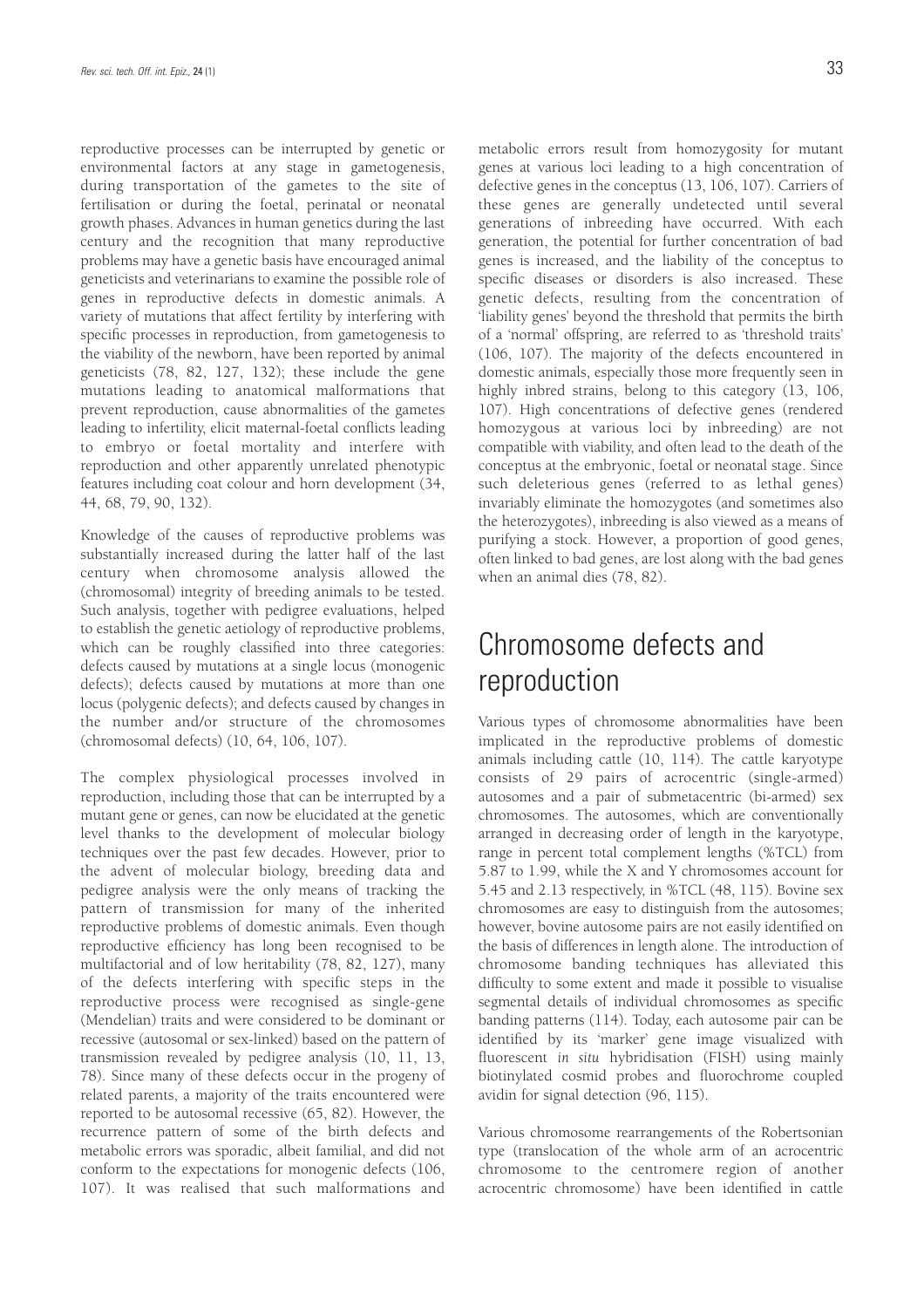displaying different degrees of reproductive problem (114). More recent studies, using combinations of banding techniques and FISH, have uncovered over 45 different Robertsonian translocations in cattle breeds from various countries (48). Of these, the Robertsonian translocation involving the longest (chromosome 1) and the shortest (chromosome 29) chromosomes (rob.1/29 T), referred to as Gustavsson's anomaly, is the most widely distributed in cattle populations worldwide (10, 64, 114). Gustavsson's anomaly is also the most exhaustively studied chromosome rearrangement in terms of its impact on reproduction (64, 114). Other translocations involving different pairs of autosomes and other types of structural interchange between pairs of non-homologous chromosomes or between an autosome and an X chromosome (reciprocal translocations) have also been reported in cattle and other domestic animals (12, 48, 106, 107). All these translocations interfere with gametogenesis and moderately or severely reduce fertility in the carriers, even though the individuals appear phenotypically normal (11, 12, 48). For example, rob.1/29 T reduces fertility by 5% to 10% through embryonic and foetal mortality arising from the chromosomally unbalanced gametes produced by carriers (40, 48, 89). This type of reproductive problem in carrier bulls and cows has led to the establishment of eradication programmes (based on karyotyping bulls before they are imported and culling detected carriers before they enter the testing programme for artificial insemination) in Sweden and various other countries (48, 64). Identified carriers are generally not maintained for breeding because of their lowered reproductive performance. Indeed, the different types of translocations reported in cattle (48) belong to the category detected in one or more carrier bulls or cows destined for the slaughter house because of their poor fertility. Exception to this trend is rob.1/29 T, which is widely distributed in the cattle populations of the world. This Robertsonian translocation is thought to have conferred some, as yet unidentified, beneficial effects on carriers under previous production conditions (12, 48, 114).

During the second half of the last century, the criteria developed for selecting bulls (and, to a lesser degree, for dams) included increased milk yield and improved milk composition, udder health, fertility, calving ease, body weight, feed intake, milking speed, temperament and herd lifespan of the progeny of the daughters and granddaughters, in addition to specific semen characteristics for rating bulls for dairy breeds (63). While these desirable traits were used to select animals for breeding, information on the reproductive impact of chromosome defects and gene mutations enabled breeders to decide which animals were to be excluded from the breeding programme (40, 48, 89). Today, some of the reproductive problems caused by genetic or chromosomal defects can potentially be overcome by using biotechnology and ARTs. However, since some of these technologies themselves can accelerate the accumulation of bad (as well as good) genes in a herd or flock, an examination of their merits, in the light of their genetic impacts on the species, is important.

## Artificial insemination

Of the currently used ARTs, artificial insemination (AI) is the first and most important means of achieving genetic improvement. However, it is also one of the most effective causes of genetic erosion in farm animals. It is well recognised that AI has revolutionised the animal breeding programme in general and has contributed significantly to the genetic improvement of cattle in particular (16, 47). This procedure, which involves collecting semen from males and using it to impregnate females, has been used since the beginning of the 20th Century and has been applied in other mammals, including dogs, foxes, rabbits and poultry, in different parts of the world (47, 81). As a means of effecting genetic improvement in dairy cattle, AI has been in use for over 65 years (16, 47). Although the procedures currently used for collecting and handling semen are different from the original procedures and are still being refined, AI in one form or another is an integral part of all the other ARTs developed more recently. The success and popularity of this technique are the result of the establishment of methods for identifying males of the highest genetic merit and of the criteria developed for semen characterisation (17, 93). Thus, semen donors are selected from males classified as meritorious on the basis of a combination of parameters for progeny testing, especially in the dairy cattle industry, where the progeny criteria are rigorously defined (47). The method of semen processing (fresh, refrigerated or frozen) and the site of semen deposition (vaginal, cervical or intrauterine) depend on the specific situation and the species of domestic animal inseminated (7, 55, 102). The use of refrigerated semen (stored at approximately 4° C and used within 24 hours of collection) was popular with breeders of cattle and small ruminants at one time, because a specific male could be shared by a group of breeders within the distance that could be covered by the inseminator (47). The introduction of cryoprotective agents and the recognition that glycerol has cryoprotective properties for mammalian spermatozoa (130, 131) have enormously widened the application of AI for the genetic improvement of domestic animals. The use of frozen semen for AI has also made it possible for genes to migrate from one population to another through the marketing of male germplasm, for the females of seasonal breeders, including sheep and goats, to be bred during the non-breeding season, and, most importantly, to preserve and use the germplasm of a meritorious male beyond his reproductive lifespan (7, 47, 55).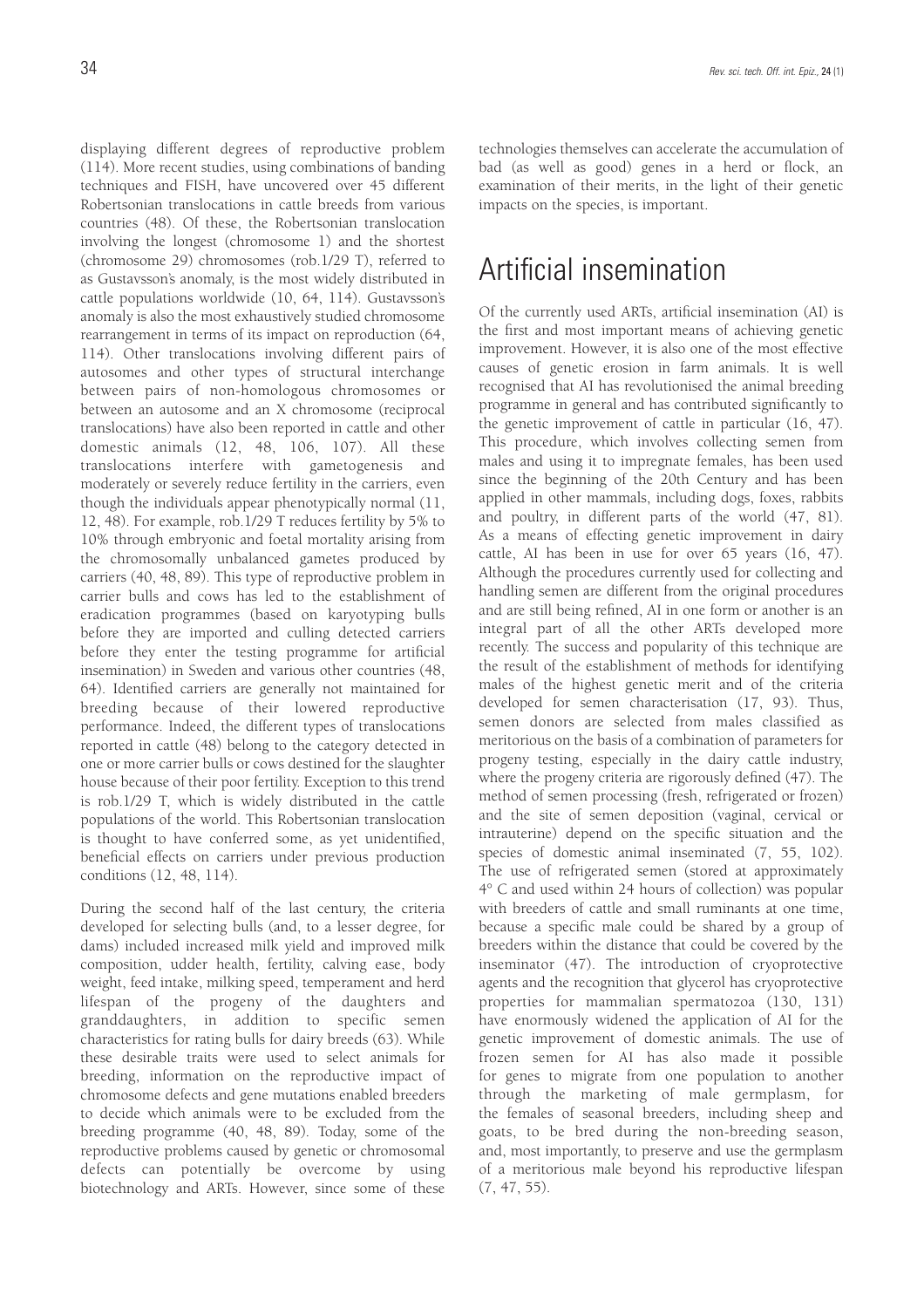Various modifications were made to the AI procedure after it was discovered that physiological alterations of sperm can affect fertilisation (3, 27, 28), and methods are still being developed to prevent or reduce sperm deterioration through early capacitation and acrosome reaction (25, 26, 47). Recent additions to the conventional AI procedure include flow cytometric semen sorting to obtain 'X-enriched' and 'Y-enriched' sperm fractions which can be used to select the sex of the progeny (123, 124, 136), the introduction of a heterospermic index as a tool to test the fertility potential of bulls (46) and the identification of the beneficial effects of seminal plasma (SP) as a resuspending medium for frozenthawed semen (43, 76, 101, 102). Using SP for suspending frozen semen increases the pregnancy rates in inseminated female ungulates by preventing damage to the sperm membranes (43, 76, 102). Further increases in pregnancy rate followed the identification and use of SP components, including osteopontin and immunoreactive relaxin, to reduce the damage to sperm membranes during freezing and handling of semen (88, 91).

## Sex selection

Selecting the sex of the progeny by using sex-sorted sperm for AI has long been a dream of dairy cattle breeders, as males are of limited commercial value to them. Predetermining the sex of the offspring has also been a goal of investigators in various fields, including other components of agriculture, human medicine and wildanimal conservation biology. Sex selection could reduce the incidence of sex-linked diseases in humans, breeders of farm animals could 'order' individuals of a chosen sex according to need, and conservation biologists could use sex selection as an effective strategy in the re-population of endangered species. The sperm-sexing technology referred to as 'Beltsville sperm sex sorting' is currently thought to be the most popular method for breeding domestic animals (76, 102, 123, 124, 125, 136). This approach uses flow cytometry to separate spermatozoa carrying fluorescent-labelled X chromosome from the spermatozoa carrying fluorescent-labelled Y chromosome. Continued improvements in instrumentation and refinements of sample handling have resulted in this technique now being capable of sorting 15 million spermatozoa per hour into X-carrying and Y-carrying lots (123, 125). This approach has been used successfully in cattle (125), sheep (76, 102), horses (24) and pigs (118). Even though the number of spermatozoa obtained after sorting tends to be low, acceptable pregnancy rates can be obtained if *in vivo* insemination takes place close to the expected time of ovulation and the sorted sperm are deposited deep in the uterus (102). Combining this method with other ARTs has resulted in the birth of offspring of the desired sex in a wide range of domestic animals, including dairy cattle in which sperm sexing is of considerable commercial value

(123, 136). Breeding cows using sexed sperm does not lead to significant differences in gestation length, birth weight, calving ease, calf vigour, weaning weight, abortion rate or neonatal death rate (136). Furthermore, 87.8% of calves born from X-sorted sperm are heifers and 92.1% of calves born after insemination with Y-sorted sperm are bull calves, giving a sex-sorting accuracy of approximately 90%, compared with the 50.8% heifers and 49.2% bull calves obtained from unsorted sperm (123, 136).

One of the lingering limitations of this approach is that, since flow cytometric sorting is carried out one sperm at a time, the number of sexed sperm produced per unit of time is limited, and those that are sorted display a variety of changes, including destabilisation of the sperm membrane and capacitation-like changes, that reduce the lifespan of sorted spermatozoa in the female genital tract (136). Although fertilisation of bovine oocytes is reported to have occurred even with dead spermatozoa (60), the loss due to fertilisation failure and poor-quality embryos in superovulated cows inseminated with sex-sorted sperm is much higher than in cows inseminated with sperm that have not been sex-sorted (120). Despite these limitations, the technology is now being used commercially in cattle, with inseminations accomplished with relatively few sperm (123). Recent studies indicate that the fertilising lifespan of sex-sorted sperm can be extended by resuspending the sorted fraction in SP or SP-components, which reduce the membrane destabilisation and capacitation-like changes sustained by spermatozoa during sorting, freezing and thawing (25, 26, 88, 102).

Although these aspects of AI are still being refined, it should be noted that none of the ARTs available today would have been possible if AI were not already available as a vital component of these approaches. Reproductive technologies such as superovulation, embryo transfer, *in vitro* fertilisation (IVF), *in vitro* embryo production (IVP) and cloning rely on the efficient use of AI, and all of these technologies are constantly being refined for eventual use in routine animal breeding.

## Manipulation of oestrus and ovulation, and embryo transfer

Hormonal manipulation of females to induce superovulation (multiple ovulation) prior to insemination combined with transfer of retrieved embryos into hormonally primed surrogates is often regarded as the female counterpart of AI, since both approaches aim to produce more offspring from genetically valuable individuals (94). However, the techniques differ in the maximum number of offspring that can be created. Embryo transfer techniques have been applied to various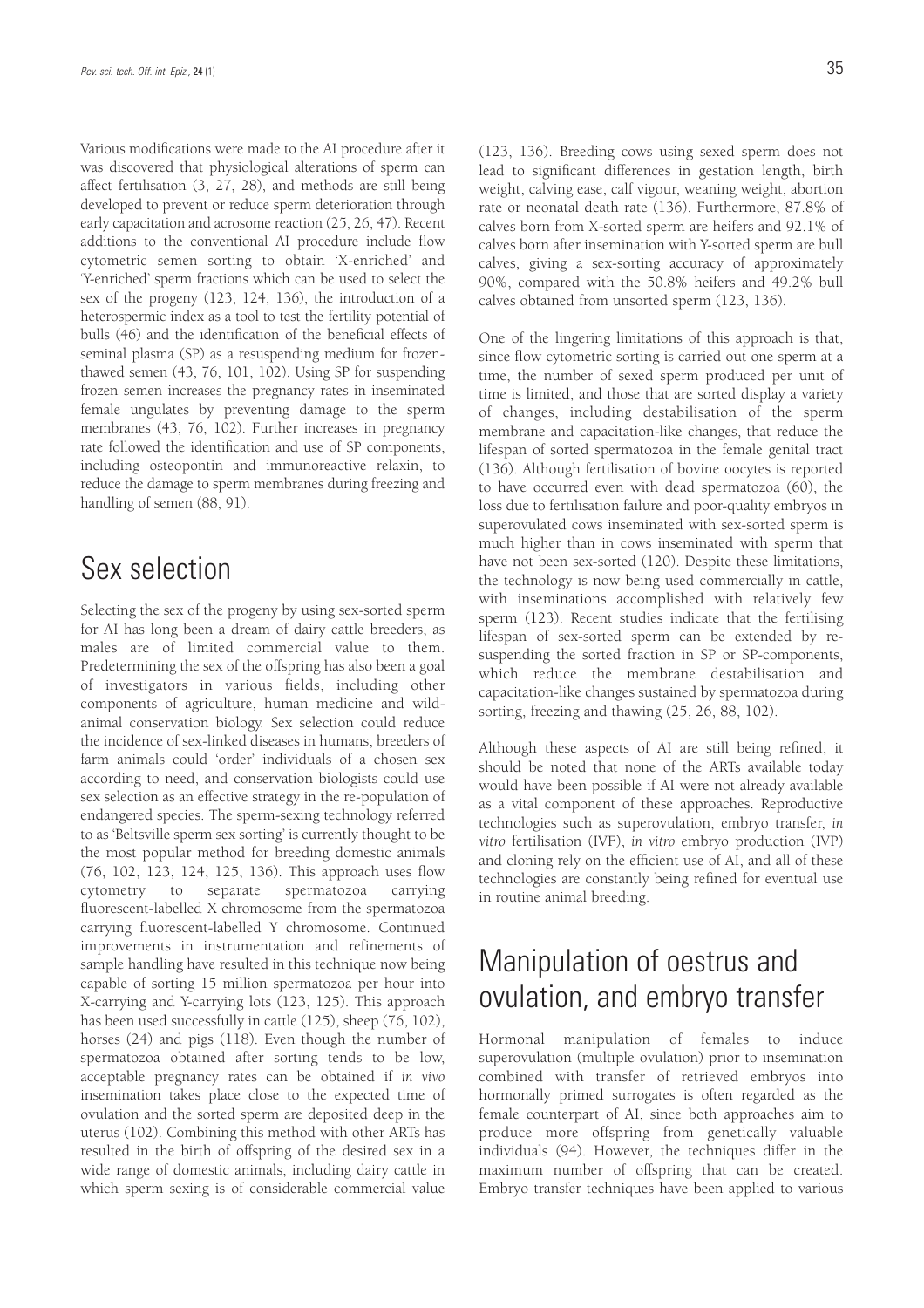mammals and have undergone various modifications over the last century (1, 66, 67, 137), and, in some countries, live (and sexed) calves have been produced using this technique since the 1950s (71). However, it emerged as a popular and feasible method for disseminating superior female genes in cattle breeds only after the introduction of non-surgical embryo retrieval and transfer (16, 133). Non-surgical retrieval and transfer have now been used successfully in a variety of domestic animals, and embryos have been exchanged between countries since the 1970s (16, 74, 109, 122, 147). Superovulation can be used to increase the number of animals carrying genes from a female already proven to be of superior production value, and it is also an important tool for obtaining embryos for immediate transfer, cryopreservation (for later use in transfer) or research. However, the response to hormonal manipulation in small ruminants is variable, with 25% to 50% of donors (among goats) not responding (7, 86). Furthermore, the quality and number of transferable ova retrieved from the 'responders' vary greatly depending on the breed, age, nutritional plane and other factors contributing to early regression of corpora lutea or to poor fertilisation due to interrupted sperm transport to the ova (7, 86).

Induction of multiple ovulation followed by embryo transfer (often referred to as multiple ovulation and embryo transfer, or MOET) has been proposed as a way of establishing nucleus breeding herds for the purposes of accelerating genetic improvement (106, 107, 109). MOET reduces the generation interval and has been reported to increase the rate of genetic improvement by approximately 30%, compared with that achieved through conventional breeding schemes involving 'progeny testing' (139). This approach is used in the breeding of beef cattle to import and export valuable genetic material and to increase the number of newly imported exotic individuals much more quickly than can be achieved through natural reproduction. In the dairy cattle industry, MOET is used to propagate elite stud animals as well as to export valuable genes (*via* the embryos) from one country to another. However, MOET is not used routinely in the genetic improvement of dairy cattle because of the cost, the need for technical sophistication and, more importantly, the inconsistency of the results. In contrast, hormonal synchronisation of oestrus and ovulation has made a major difference to the overall efficiency of the assisted reproductive programme (16). Oestrus synchronisation, together with AI, is widely used in the breeding of beef and dairy cattle and small ruminants (16, 35). Combining oestrus synchronisation with *in vitro* maturation (IVM) and fertilisation of oocytes, culture procedure for embryo production, and cryopreservation, allows offspring (and milk) to be produced at times of the year outside the normal season for some domestic animals, including sheep and goats.

An improvement over standard oestrus synchronisation is ovum pick-up (OPU), either by laparoscopy in small ruminants or by transvaginal ultrasound-guided retrieval in cattle (5, 6, 45, 80, 117, 129). Ovum pick-up can be repeated several times a week during the reproductive life of a genetically valuable female, at any time of the year (regardless of the season in seasonally breeding females) and at any time suitable for the breeder or technologist, since no prior hormonal stimulation is required (45, 80, 117, 129). In combination with IVP, OPU can increase the number of offspring that can be produced from genetically valuable females because it allows a consistently large number of ova to be retrieved from a known donor. Furthermore, since OPU can be applied to pre-pubertal heifers and juvenile does and ewes, progeny can be obtained long before the individuals could produce offspring through natural breeding (7, 33, 117).

### **Transgenesis**

A component of biotechnology that has impelled genetic progress in areas that were traditionally achieved only by cross-breeding is transgenesis (105). Transgenesis involves introducing specific genes into the genome, thereby ensuring their stable incorporation into the germ line of farm animals, and is a major scientific advance in animal agriculture. Various areas of livestock production stand to benefit from transgenesis, including those targeting reproductive performance, growth rate, carcass quality, milk production, milk composition and disease resistance (140, 143). All these attributes are polygenic traits (10, 106, 107). As such, in the earlier days of domestication, the introduction of superior alleles for any of these traits into a new line would have necessitated continued genetic selection, cross-breeding (hybridisation) and repeated back-crossing to ensure the introgression of the introduced allele. Transgenesis offers a faster method of introducing new and desirable genes into domestic animals without recourse to cross-breeding (140).

Although methods of producing transgenic laboratory animals have been available for nearly 25 years (59), it is only recently that their potential benefit to producers, consumers and animal agriculture in general has been realised (140). A transgene is a foreign deoxyribonucleic acid (DNA) construct containing a sequence that codes for a specific protein and a promoter region that confers gene expression in specific tissues, along with insulators and other regulatory sequences to protect, enable or enhance the expression of the introduced gene (86, 110). The method predominantly used to generate transgenic livestock is microinjection of this exogenous DNA into the pronuclei of a fertilised oocyte (4, 5, 7, 141). Microinjection is inefficient owing to the random integration of the gene and the variable, often mosaic,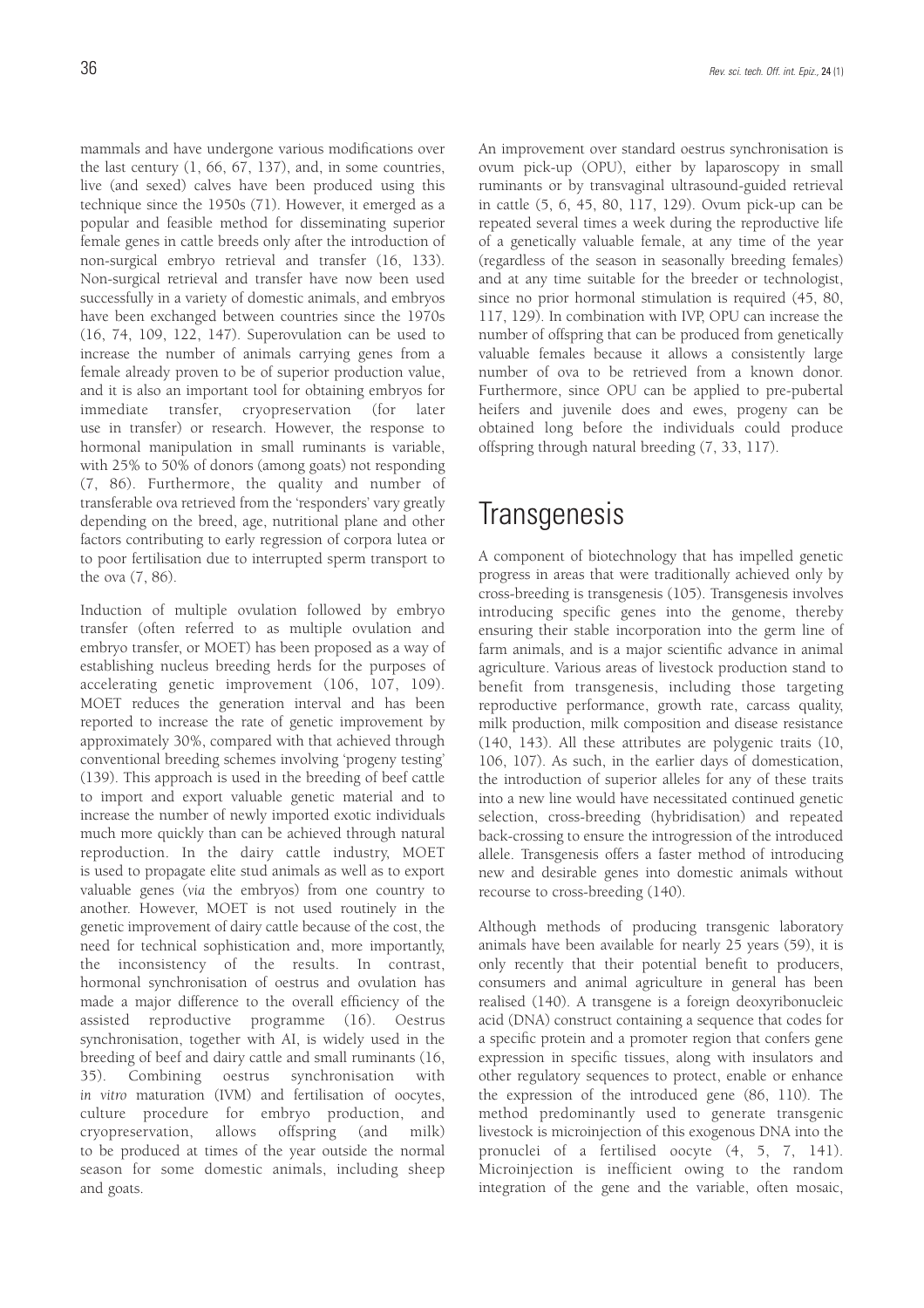expression patterns in the transgenic offspring. Some of these problems have been overcome by targeting the gene for specific proteins to express in suitable organs such as the mammary gland (140, 143). The mammary gland is able to generate vast quantities of proteins, and the glandular epithelium can provide proper post-translational processing, including glycosylations (22, 45). Using this approach, various heterologous recombinant human proteins have been produced in large amounts in the milk of transgenic goats, sheep, cattle and rabbits (21, 41, 42, 45, 140, 143).

Transgenesis in swine breeding has succeeded in producing pigs that carry the gene for phytase (57). Transgenic pigs express the enzyme in their saliva and completely digest phosphorus (in the form of phytate) in their diet (57). This has encouraged breeders to look to transgenesis as a solution to the problem of manure-based environmental pollution in the pork industry (57). Other studies have shown that transgenesis may provide a means of developing lines of pigs that over-express the milk protein bovine alpha-lactalbumin and of increasing milk production in lines of low milk yield, thereby improving piglet growth rates (143). More recently, transgenic pigs that express human complement regulating proteins have been tested for their suitability as donors for human organ xenotransplants (110, 111). These studies have shown that the hyperacute rejection response can be subverted, and, in the near future, transgenic pigs may serve as donors for functional xenografts and as animal resources for a variety of xenogenic cells and tissues (110).

Cattle, which yield 10 to 20 times as much milk and protein as goats or sheep (45), would have been the favoured species for the application of transgenesis were it not for the discouraging technical problems encountered in cattle. The success rate of transgenesis in cattle is low, and the time required to assess the expression of the introduced gene is excessively long (45). These limitations can be overcome to some extent by a technique called transomatic gene transfer (22), in which DNA is injected (using a pseudotyped viral vector) into the mammary glands of a lactation-induced female. This reduces the long waiting period before the expression of the introduced foreign DNA can be tested (22). Other approaches that are currently being investigated include using spermatozoa to carry the exogenous DNA gene sequence to the zygote (23). This procedure, involving the introduction of the gene sequence into cultured spermatogonial stem cells and reintroducing these stem cells into the testis of a chemically sterilised recipient, to undergo spermatogenesis, has not yet been used successfully in cattle (23, 45). However, introducing a specific DNA sequence into the perivitelline space of bovine oocytes at the metaphase II stage, just prior to fertilisation, using a higher concentration of the vector, promises to improve the efficiency of transgenesis in cattle. Transgenesis is also reported to have been more successful

following lentiviral gene transfer into bovine oocytes (45). However, one concern over the oocyte-lentiviral-vector approach is the possibility of the viral gene being incorporated into the germ line of the transgenic animal along with the gene-specific DNA.

Transgenesis in small ruminants is approximately four times more successful than in cattle, and as a result the application of transgenesis in goats and sheep has proven to be more practical. A notable example is the production of transgenic goats that secrete a spider silk protein that is stronger and more elastic than other silk fibres and is referred to as BioSteel (7, 87). The spider silk protein may be useful in the manufacture of fine (soluble) surgical sutures and artificial ligaments requiring strong or elastic fibres (87). Other proteins generated using transgenic techniques, mainly in goats and sheep, include recombinant human anti-thrombin III, alpha 1-antitrypsin, tissue plasminogen activator, blood clotting factor IX, human butyrylcholinesterase, hepatitis antigens, and monoclonal antibodies for the production of malaria vaccine. Although some of these products are expected to become available for routine use in human medicine in due course (7, 45), it is important to note that, to date, none of these transgenically derived proteins has been approved by the regulatory bodies of any country.

### Cloning in domestic animals

Another component of ART that is currently being attempted in many laboratories is nuclear transfer (NT) for producing clones. The first report on nuclear transfer in cattle appeared in 1987 when Prather *et al*. (116) produced cloned calves by electrofusing donor nuclei from two- to 32-cell-stage bovine blastomeres, with enucleated metaphase II oocytes. Over the next 13 years, over 1000 calves were produced using embryonic cells as donors. However, it was the production of lambs and calves by transferring adult cell nuclei into enucleated metaphase II stage oocytes in the late 1990s (32, 144) that spurred scientists and animal breeders to try cloning using foetal or adult somatic cells as the donors for NT, in a variety of farm animals (7, 51, 87, 146). The results of this approach in ruminants indicate the potential to produce a genetic copy (a clone) of an already proven adult animal of exceptionally high genetic merit for commercial purposes, without recourse to time-consuming progeny testing.

Cloning by somatic cell nuclear transfer (SCNT), combined with transgenesis, could play an important role in genetic improvement because of the accuracy of selection afforded by this approach and by the speed of dissemination of the introduced gene. The production of transgenic goats has been greatly improved by incorporating a DNA construct into target cells using lipid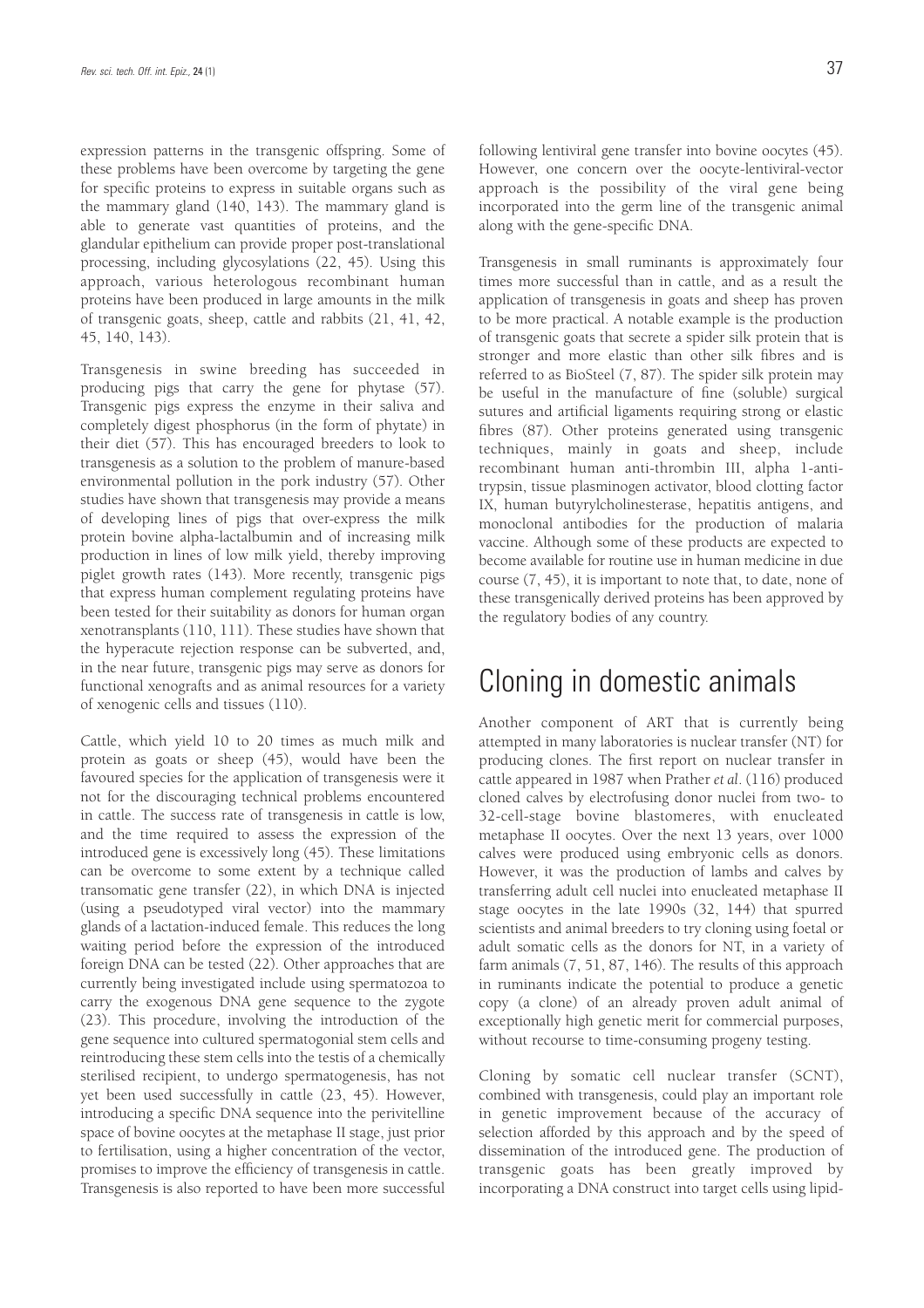mediated transfection while the cells are still in culture and by selecting donor cells for NT after the proper integration of the introduced gene has been ascertained (5, 6, 7, 86, 87, 141). A good example of the potential of this approach is the transgenic cattle that carry an extra artificial minichromosome containing genes for human immunoglobulins. These cattle have been created by transfecting a somatic cell with a mini-chromosome carrying many genes (instead of a construct containing a single gene) to produce polyclonal human antibodies against a number of antigens, including anthrax (86).

Although nuclear transfer research conducted so far has yielded important results, the loss of reconstructed SCNT complexes is substantial in domestic animals. In cattle, a majority of SCNT clones are eliminated during blastocyst development or during the peri-implantation stages after transfer into recipients. Of those that survive gestation, a good proportion fails to be delivered at term and require induction of parturition owing to the 'large calf syndrome' (16, 45). Many of the cloned calves that are delivered die within a few days of birth owing to problems related to pregnancy and/or parturition including abnormal development and/or detachment of the placenta (45). Prolonged gestation and large offspring syndrome, accompanied by enlargement of the heart, liver and other internal organs, also occur in sheep, but not generally in cloned goats (86, 99). The 'overgrowth offspring' phenomenon, which is also seen in calves and lambs resulting from embryos produced *in vitro*, is thought to result from exposure to the *in vitro* culture system during early embryo development (99). It is believed that laboratory-derived embryos are exposed to conditions in culture that are inherently different from conditions *in vivo*, in terms of the concentrations of steroids, insulin-like growth factors (IGFs), amino acids and/or sugars (16). These unfavorable conditions are thought to lead to the breakdown of amino acids and the accumulation of harmful by-products and intra-cytoplasmic lipids, which damage the pre-placental cells and the cells of the inner cell mass, or alter the expression of imprinted genes, including IGF-2 and its receptor, that are involved in early embryonic growth and differentiation (16, 45). In addition to these culture-related disruptions to embryo and foetal growth, various facets of the SCNT process can potentially interrupt normal cell functions and harm the reconstructed embryo. These facets include cellular events related to chromatin decondensation, nuclear cytoplasmic reprogramming, cell cycle phase synchronisation, mitochondrial or nuclear DNA damage resulting from ultraviolet exposure during the procedure, chromosomal instability and aberrant gene expression. A recent study compared foetal phenotypes and gene expression in bovine foetuses and neonates resulting from *in vitro*-derived (by IVF and SCNT) embryos, with those of their counterparts resulting from embryos produced *in vivo*, using AI (75). It was found that foetuses produced by SCNT or IVF are significantly heavier and have significantly heavier internal organs than their AI counterparts. Assessment of the genome-wide 5-methylcytosine (5mC) content of the foetuses and newborns revealed that the disproportionate overgrowth phenotype is associated with hypermethylation of DNA in foetal organs, including the liver. Furthermore, a comparison of the methylation status of their internal organs with those of their respective placentas, showed that the 5mC content of placental cotyledons was lower than that of the foetal tissues indicating that the overgrowth phenomenon is linked to hypermethylation of DNA in the tissues, but not in the placentas, of foetuses derived by IVF and SCNT (75).

Regardless of the exact mechanisms involved in the elimination of blastocysts and foetuses and the abnormal growth of foetuses that survive to term, the low efficiency of current cloning techniques and the consequent high cost of producing a domestic animal by this means discourage routine application of cloning in breeding domestic animals. Even for the production of transgenic goats and sheep, the use of nuclear transfer/cloning is significantly less efficient than the pronuclear microinjection approach (7, 86, 87). However, cloned animals are reported to be exclusively transgenic and produce the recombinant (rc) proteins of interest in their milk when they are induced to lactate (86).

Currently, SCNT techniques are used mainly to generate animals for research, including animals that carry genes or chromosomes of specific interest (119). In the dairy industry, cloning is occasionally used to reproduce animals of high genetic merit, including bulls that are repeatedly ranked high on the basis of production traits but cannot produce enough semen to meet demand (18). Bousquet and Blondin (18) propose banking somatic cells from every bull entering AI facilities before they are placed on the young sire proving programme to ensure that the bulls that prove to be among the best can be cloned in the future. This approach may also prove useful in selecting bull dams, since ovarian cumulus cells (banked from the cows that produce the most milk) can potentially be used for NT (18, 45). However, NT of transgenically engineered cells may not become widespread until the techniques become more efficient and the genes responsible for economically important traits are isolated and characterised.

## Gene mapping and markerassisted selection

Various aspects of livestock production could benefit from transgenesis combined with cloning. The benefits envisaged include enhancing reproductive performance, increasing feed utilisation and growth rate, improving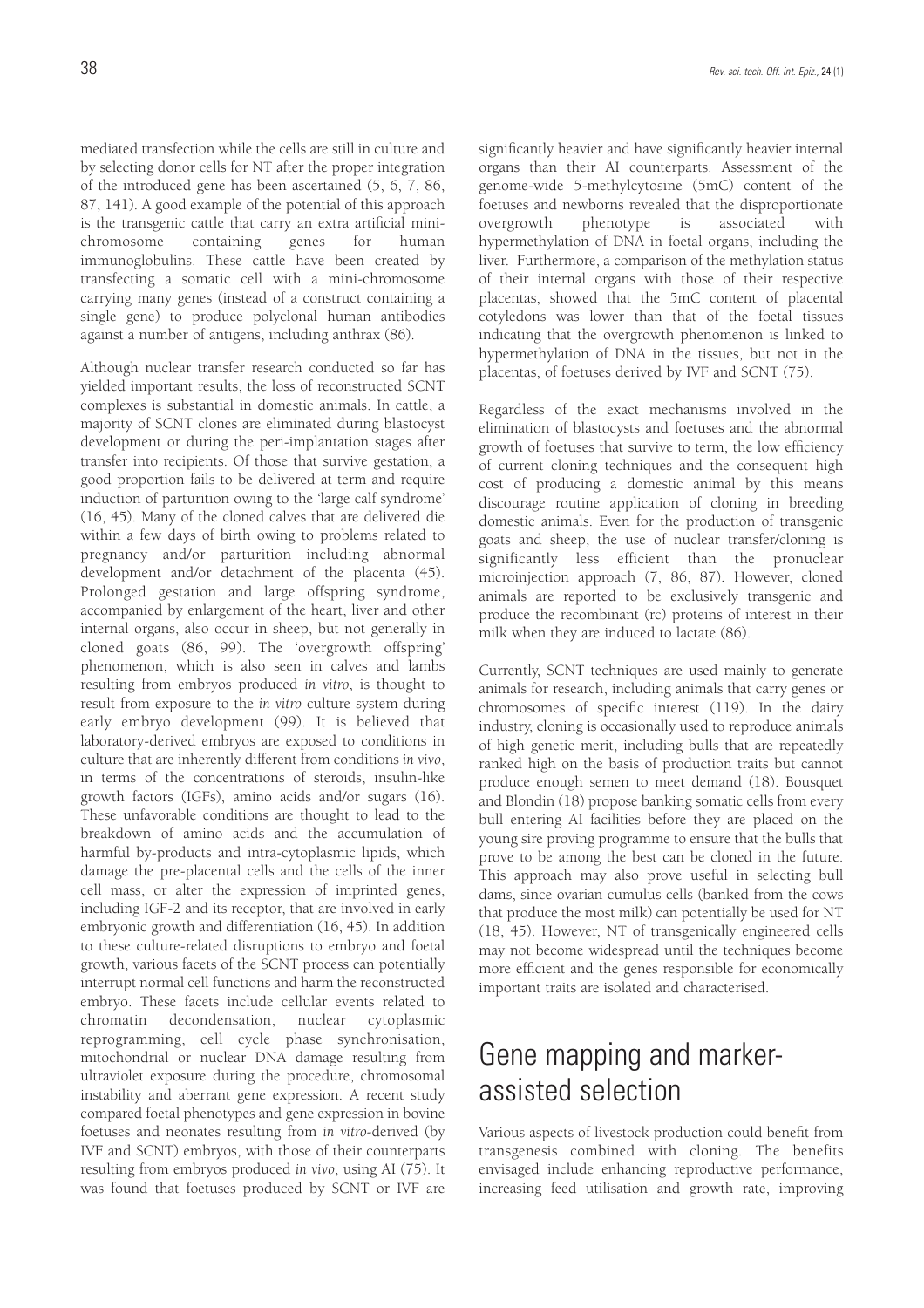carcass composition, improving milk production and composition and increasing disease resistance (105, 134, 143). However, to achieve directed genetic improvement in domestic animals, the genes controlling desirable and undesirable traits must be characterised, and this has not yet been accomplished. Techniques involving the generation of gene markers based on molecular data and the creation and use of genetic maps as selection criteria for breeding (marker-assisted selection [MAS]) may help to achieve this goal, especially in cases where pedigree data are not available or the targeted traits are of low heritability (37). The success of such techniques in breeding domestic animals has been negligible to date, especially with regard to economically important traits in cattle and other ruminants that are expressed as non-discrete phenotypes (differing in the quantities of commodities produced or in the extent of the resistance displayed to specific diseases). Although these traits have long been known to result from the additive effects of genes at different loci (78, 82, 127), the precise positions of these quantitative trait loci (QTL) on specific chromosomes and their segregation pattern during meiosis are not fully understood for any species of domestic animal. However, in the 1990s, the potential for using gene markers in progeny testing became apparent (84, 142), and studies of gene function in domestic animals were boosted by the availability of molecular tools for positional cloning (8, 37, 138). These developments made it possible to localise and sequence almost any gene or QTL using the markers (generated from microdissected chromosomes or from specific chromosomes isolated by flow sorting or from somatic cell hybrid panels) and to track the markers in the progeny and compare them with their respective phenotypes (8, 145). In this regard, information on conserved sets of genes in other mammals, including mice and humans, has been very useful in assigning groups of genes (syntenic association) to their approximate location in the respective karyotypes (48, 49, 50, 52, 69, 73, 135, 148, 149). These assignments can be further refined by using the results of studies on radiation chimeras, which help to determine the order in which these genes are located on the chromosomes of a given species (8, 48, 72, 145). Even though the linkage map, based on the respective positions of conserved sets of genes, may serve as a guide, it is the distance between two coding genes on any specific chromosome that determines the possibility of recombination (and their transmission together or separately to the progeny). This distance may vary between species and needs to be determined before the information can be used effectively in any genetic improvement programme (138).

To obtain information specific to the genes in question (exact position, nucleotide sequence, genetic distance between two genes based on physical distance and the possibility of recombination between these genes), the targeted loci must be polymorphic, with the different alleles leading to different phenotypes. In such situations, a double heterozygote (carrying contrasting alleles at two distinct loci, each with an identifiable phenotype) is created by breeding animals that display extremes of the phenotypes controlled by these loci. The meiotic segregation pattern is then assessed from the distribution of phenotypes (parental versus recombinant) among the first- and/or second-generation offspring, in relation to their marker genotype (8, 138). Since gene alteration through mutation is generally rare, coding genes are not as useful as non-coding genes as markers. The non-coding genes (repetitive sequences, including tandem repeats of mini- and microsatellites, telomeric sequences and short and long interspersed elements) constitute approximately 50% of the total DNA content  $(6 \times 10^{-12} \text{ g})$  of a diploid bovine cell (138).

From the information gathered on the conserved genes by comparative gene mapping and by delineating microsatellite markers associated with specific phenotypes, the genes responsible for various traits in cattle and other domestic animals have been mapped to their respective loci over the past two decades. In cattle alone, some of the milk protein genes, the gene for casein kinase II, the gene for horn development, one of the genes determining coat colour (which is associated with malformation of the Müllerian duct derivatives) and the genes for mule foot, the bovine leukocyte antigens and heat shock proteins (HSP 70) were assigned to their respective loci before the beginning of this century (8, 15, 30, 31, 49, 50, 54, 73). In addition, some of the genes associated with specific disorders in cattle, including the bovine counterpart of malignant hyperthermia (which is associated with the double muscling phenotype), uridine monophosphate synthase deficiency and the neurological problem referred to as 'Weaver syndrome', have been mapped to their specific locations in the bovine genome (29, 39, 48, 53, 62, 72, 83, 108, 126). Most of these assignments concerned single gene traits, but some of these helped to track QTL associated with them. Thus, mapping of the Weaver locus led to the identification of a QTL-controlled production trait (milk production in dairy cattle) involving various genes at different loci (53, 104). Since the late 1990s, however, attention has been focused on QTL for growth rate and other production-related traits in domestic and wild animals, including American bison (103, 112, 113, 121). Information reported recently for cattle relates to such quantitative traits as growth rate, milk production, milk fat content, back fat, ovulation rate, twinning rate and various other traits related to reproduction and health (2, 36, 37, 58, 61, 85, 92, 95, 113), all of which have the potential to aid MAS in future. While substantial improvements in traits with high heritability are generally not expected from this approach, MAS is thought to be of unique value in the improvement of traits of low heritability, such as carcass traits, longevity, reproduction and disease resistance (37).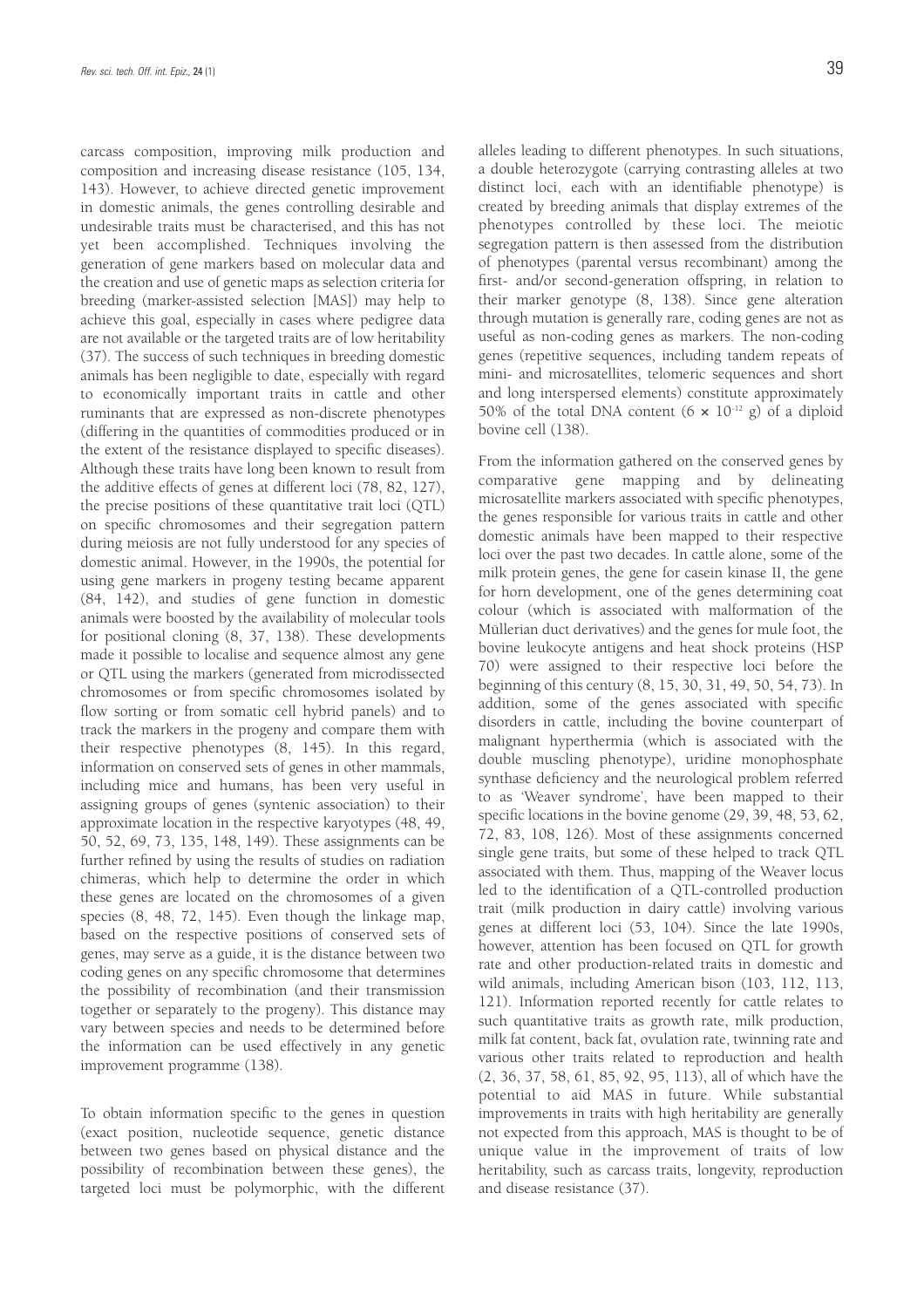Resistance and susceptibility to specific types of disease have attracted much interest recently, and encouraging results have been obtained on the QTL and markers that control some of them. For example, it has long been known that cattle breeds differ in their susceptibility (and resistance) to the protozoan parasitic disease referred to as sleeping sickness (trypanosomosis) in certain parts of Africa (70). A recent study using an experimental cross between trypanotolerant African N'Dama cattle (*B. taurus*) and trypanosusceptible improved Kenya Boran (*B. indicus*) cattle generated valuable information on the genetic origin and possible control of this disease. Hanotte *et al.* (70) conducted an exhaustive analysis of 16 phenotypic manifestations of the disease, including anaemia, loss of body weight and parasitaemia, in 177 second-generation animals, their parents and grandparents. This study, which used 477 molecular marker QTL controlling resistance, led to the discovery of a single QTL on each of 17 bovine autosomes and two QTL on chromosome 16 (70). The individual QTL were noted to contribute between 6% and 20% of the phenotypic variance in the clinical manifestation of the trait. The authors were also able to conclude that resistance to trypanosomosis originated from the N'Dama parents, which carried 'resistant' alleles at nine QTL, while the Kenya Boran breed carried only five of these QTL (70). This study, which also detected an overdominant mode of inheritance for four of these QTL, showed that selection for high trypanotolerance within the second-generation cross could generate a synthetic breed with higher levels of trypanotolerance than the parental breeds (70).

Similar investigations of economically important traits in domestic pigs have generated a wealth of information on genes and QTL. Recently, a wild boar intercross was used to localise the QTL referred to as fluorescent antibody technique 1 to a region on the long arm of chromosome 4 that displays conserved synteny to human chromosomes 1 and 8 (111, 112). The Meishan allele for thyroxinebinding globulin (TBG) is thought to be the conserved allele found in the human, bovine, sheep and rodent TBG genes. The TBG gene is a positional candidate for testis size in boars and has been mapped, along with the QTL for body composition (backfat) and plasma follicle stimulating hormone, to an area near the centromere on the X chromosome in a Meishan-White Composite resource population. The investigators discovered a change in exon 2 of the porcine TBG gene involving a single nucleotide polymorphism (translated into a change from histidine to asparagines) in the ligand-binding domain of the mature polypeptide, and suggested that this polymorphic locus may control the variation in testicular size in boars (112).

Single genes and QTL for production traits in domestic animals continue to be mapped in the hope that these markers, along with the data on transmission patterns of phenotypes, will guide breeding programmes. Even though MAS is not commonly used to improve breeding

stock at present, it will probably play a role in future genetic improvement programmes because records of relevant production traits and molecular approaches to track the genes responsible for them are being improved at a phenomenal pace.

## Breeding the best and biotechnology

Recent developments in biotechnology and reproductive programmes have enabled breeders to respond readily and eagerly to the call to 'breed the best to the best, as fast as you (the breeder) can' (98). However, the increasing use of ARTs for 'genetic improvement' is likely to increase the rate of inbreeding. The most conspicuous result of close inbreeding, as stated earlier, is compromised reproductive efficiency due to the accumulation of genes that negatively affect reproduction and/or viability. In spite of this, close inbreeding (mating of brother to sister or parent to offspring) was the only way for traditional breeders to propagate desirable genetic traits. The practice of close inbreeding was not harmful in the past because it was confined to specific herds or flocks and the ill-effects could be eliminated or reduced by a generation of out-crossing (78, 98). The advent of ARTs has changed this situation drastically.

Artificial insemination, which was originally seen as a way of avoiding inbreeding, has led to mounting inbreeding, especially in dairy cattle. The international availability of semen from selected bulls has made it easy to reduce the number of males, since one or a few bulls can serve a large number of cows, both in the home country and internationally. The use of semen from different breeds and the international exchange of germplasm have led to the birth of offspring with malformations or metabolic errors that are rarely seen in natural populations (10, 13, 98, 106, 107, 108). This unwanted outcome is the result of the overuse of 'meritorious' semen, since this practice increases the number of heterozygotes in the flock and leads to the phenotypic manifestation of defective genes when daughters and granddaughters of the original donor are bred with his semen. Indeed, it is the extensive use of AI that uncovered (or confirmed) the genetic aetiology of a large number of diseases and disorders in cattle. Removal of proven carriers (sire, dam or both) from the breeding programme has reduced the frequency of some of the deleterious traits in cattle; however, their complete elimination may not be possible without reducing the size of the breeding stock, which, in turn, could lead to increased inbreeding.

Increased inbreeding also affects production-related and highly heritable traits (generally controlled by genes at different loci) and has an additive impact on the merit of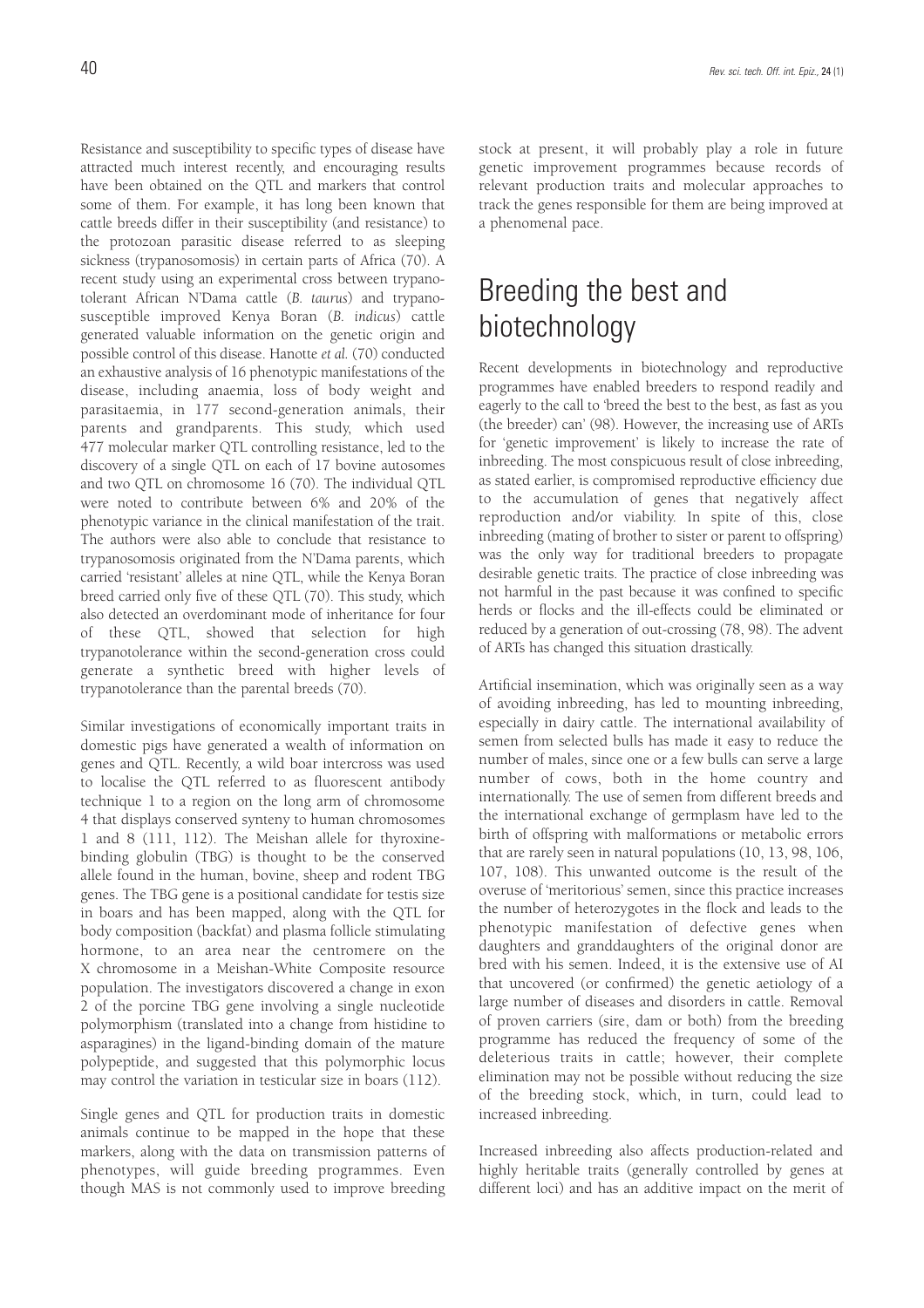the animal (in terms of milk yield, accretion and secretion of protein and growth rate). In addition, increased inbreeding affects traits of moderate and low heritability, such as the number of offspring produced during the lifetime of the individual (98). As a general rule, inbreeding in cattle should remain below 5% over a 50-year period in a 'normal' breed (128). According to some authors, more than half the 277 clearly defined breeds of cattle found in Europe today are in danger of disappearing as a result of inbreeding (20, 128). Even in the Holstein cattle of the USA, the degree of inbreeding was approximately six-fold higher between 1980 and 1998 (0.275% per year) than between 1960 and 1980 (0.044% per year) (56). In other words, inbreeding increased only slightly in the two decades after the commercial introduction of AI in 1960, but has progressively increased owing to intense selection since 1980 (56).

Even though selection is greatly enhanced by the use of ARTs including AI, MOET and, especially, SCNT, these approaches also have the potential to increase inbreeding substantially. The possible consequences for any specific breed or population of domestic animals of using ARTs are not obvious at present since these techniques are still too inefficient to be applied routinely in breeding programmes. However, without using ARTs to generate large numbers of animals, the impact of these approaches on any genetic improvement programme will be hard to assess.

### **Conclusions**

Biotechnology and ARTs have altered the expectations of breeders and consumers; the emphasis now is on how to achieve these expectations. Many of the techniques discussed in the foregoing sections, including oestrus synchronisation, OPU, maturation and fertilisation of oocytes *in vitro* (IVM and IVF), and culture and transfer of embryos produced *in vitro* into recipients, are already established components of ARTs. The only barrier to their routine use in animal breeding at present is their high cost relative to AI, which remains the most popular ART. Sexsorted semen is already being used, albeit on a limited scale, in the commercial breeding of dairy cattle, in spite of the higher cost compared to AI with semen that has not been sex sorted (123, 136). Cost may be a big factor in determining whether transgenesis and cloning become routinely used in domestic animal breeding programmes; however, their acceptance may also depend upon overcoming consumer bias based on unrealistic expectations on one hand and on excessive fear of the effects of these technologies on the animals and consumers on the other hand.

The initial success with recombinant bovine somatotropin (rBST), which increases milk yield in dairy cattle, and with the creation of transgenic goats that secrete a spider silk protein of enormous strength (BioSteel) in their milk led breeders and scientists to expect much from transgenesis. The possibility of using designed gene constructs to direct an animal to generate a desired product (in its milk, urine or blood) or to grow rejection-resistant organs for use in human xenotransplants has changed approaches to testing for and treating human diseases and has polarised consumer attitudes towards genetically engineered products and ways of breeding animals. Similarly, the successful production of cloned sheep (144) and cattle (32) through SCNT fuelled expectations that the technology could be used to benefit agriculture, to replace a deceased companion animal or to repopulate an endangered or even extinct species. However, cloning and transgenesis could be used to serve less noble causes, and the perceived potential for the abuse of these technologies has engendered excessive fears of major socio-cultural changes and sparked ethical debates among scientists, politicians and the general public. The major 'genetic' concern is the potential of transgenesis and cloning to reduce genetic diversity, which is fundamental to the survival of any species. However, as discussed in the foregoing sections, the present low efficiency of cloning and transgenesis and the consequent high cost of producing an animal have prevented the wide-scale application of these techniques in domestic animal breeding programmes. Transgenesis and cloning are currently largely restricted to animals intended for research, although in some domestic animals, notably goats, these techniques are being used to generate valuable rc-proteins and to propagate transgenic founder animals that produce them (7, 86).

It is important to note that the impacts of genetically modified products and of the process of genetic modification *per se* on the animals may not be evident for a while. For example, although the beneficial effects of rBST on milk yield have been known for some time, results obtained from studies have been highly variable, and the effects on the cows treated with rBST are only beginning to be recorded. An evaluation of various parameters relating to production and nutrition, including milk production, milk composition, dry matter intake and body condition score, carried out by an expert panel established by the Canadian Veterinary Medical Association found that, while rBST increased milk production (by 11.3% in primiparous cows and by 15.6% in multiparous cows) and dry matter intake (by an average of 1.5 kg/day), the treated animals had lower body condition scores and were approximately 25% more likely to develop clinical mastitis during the treatment period (38). Cows treated with rBST were also 55% more likely to develop clinical signs of lameness and 40% more likely to fail to conceive, although the number of services needed per conception and the gestation length in cows that conceived were not affected (38). Similarly, although transgenesis has led to the successful production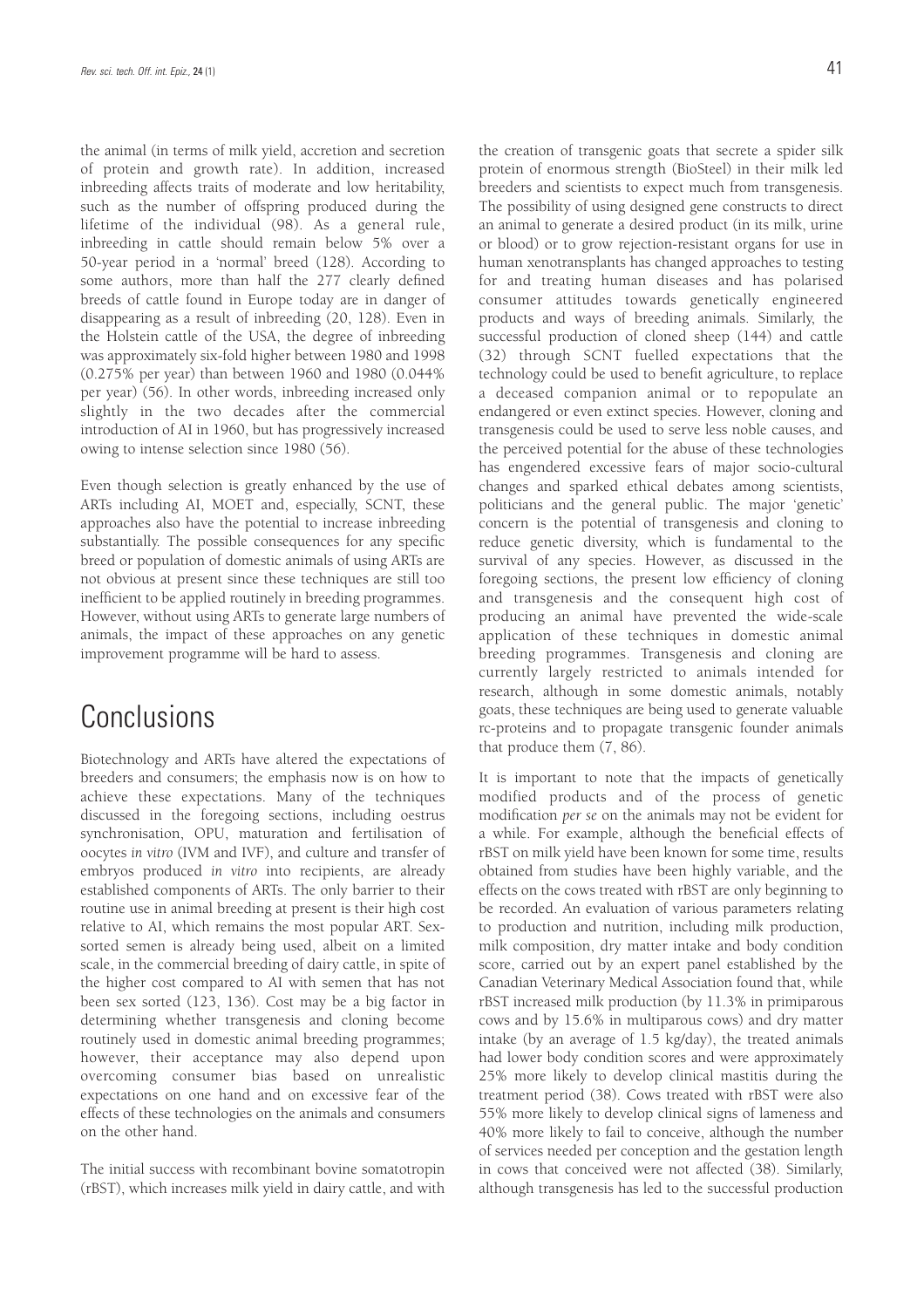of many biopharmaceuticals in the mammary glands of domestic and laboratory animals, it has also had adverse effects on animals, including premature shutdown of milk production in transgenic goats expressing human plasminogen activator in their milk (42) and leakage of the protein (erythropoietin) into the blood leading to sterility in rabbits (100). It is thought that such setbacks could be avoided by proper selection of transgene and promoter regions of the DNA construct and by pre-screening the constructs using cell lines or transgenic mice (86). However, gathering the information needed to achieve predictable and efficient results routinely, and technical refinements that reduce the cost and the effort required, are time consuming. The use of SCNT has improved the efficiency with which transgenic animals, especially goats, can be produced (5, 6, 87) since it allows the DNA construct to be incorporated into target cells in culture using lipid-mediated transfection, which in turn allows donor cells for NT to be selected based on proper integration of the gene. Although all of the animals born after using this approach are transgenic and most of them produce the rc-proteins of interest in their milk, the survival rate of NT-reconstructed embryos carrying the transgene is significantly lower than that of embryos obtained by pronuclear microinjection (7, 86). In spite of these limitations, transgenesis combined with cloning has the potential to benefit biomedicine and animal husbandry. The possibility of mass producing genetically engineered animals with desired qualities, such as transgenic goats producing BioSteel or genetically engineered sheep producing human insulin, is extremely attractive, since conventional breeding runs the risk of breeding out the desired traits through the gene reshuffling inherent to sexual reproduction.

Discussions are taking place at national and international level on the ethics of techniques such as cloning and transgenesis and vigorous arguments for and against genetic engineering and patenting of life-forms are being aired in many countries. Such discussions with consumers, producers, scientists and educators are essential to help policy-makers to develop breeding strategies that emphasise the safe, humane and ethical treatment of 'experimental' animals and to educate consumers on the real and perceived issues of product safety. These discussions could also encourage scientists to focus on developing products that are safe for human consumption without compromising the genetic improvement gained over the years and urge policy-makers to introduce regulations that guarantee caution in the use of different ARTs. However, unless genetically engineered animals and animal products are accepted by regulating bodies without excessive delay, the incentive to improve the efficiency of transgenesis and cloning and to generate more animals using these technologies may disappear along with the possibility of ever assessing the real genetic impact of these approaches on domestic animals.

#### Acknowledgements

We thank Dr M. Nino-Soto, Dr S. Basrur and Dr H.S. Kochhar for their valuable help and suggestions. We are also grateful to Mr E.R. Reyes for his assistance in the preparation of this manuscript.

#### п

### **La génétique hier et aujourd'hui : sélection de l'excellence et biotechnologie**

P.K. Basrur & W.A. King

#### **Résumé**

Dans le passé, les animaux domestiques étaient génétiquement améliorés par l'identification d'individus « méritants », par l'accouplement des animaux présentant les traits souhaités, par la reproduction continue d'animaux de même famille pour perpétuer leurs traits supérieurs et par croisement quand la dépression par consanguinité devenait évidente. Aujourd'hui, la reproduction assistée et la biotechnologie permettent aux éleveurs de concevoir et d'orienter l'évolution de la reproduction, de diffuser les traits souhaités et d'accélérer l'amélioration génétique. L'intervalle intergénérationnel peut être sensiblement réduit grâce à la combinaison de l'insémination artificielle, qui est la technologie de reproduction assistée la plus ancienne et la plus utilisée, avec des méthodes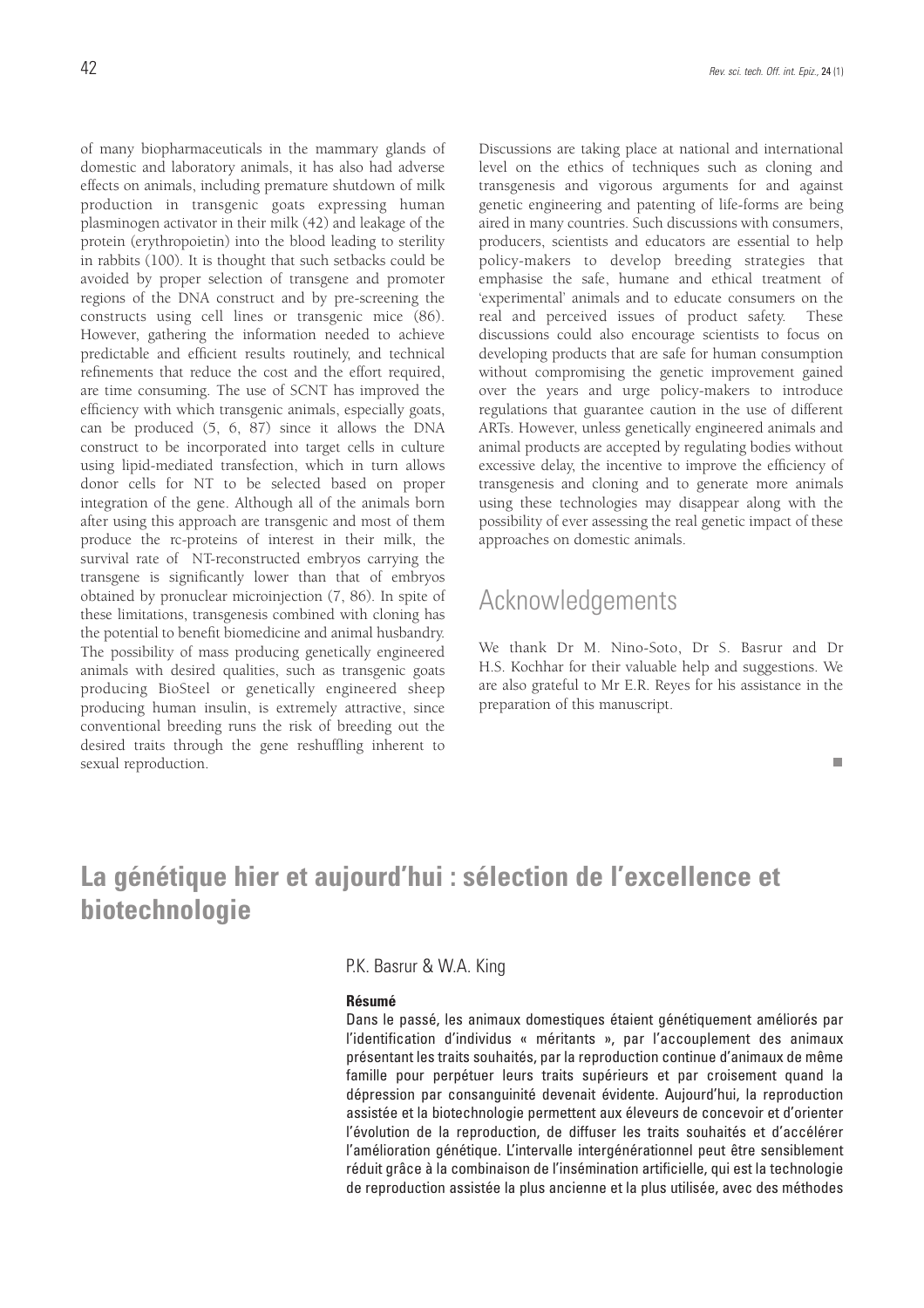plus récentes, notamment la synchronisation œstrale, la superovulation, la récolte d'ovules chez des femelles n'ayant pas atteint leur maturité sexuelle, même en dehors de la saison de reproduction, ainsi que la production d'embryons in vitro et le transfert d'embryons. De plus, les caractéristiques sexuelles et génétiques de la descendance peuvent désormais être sélectionnées grâce à la détermination du sexe du sperme pour l'insémination, la sélection assistée par marqueurs, la suppression ou l'ajout fonctionnels de gènes spécifiques dans le génome de la descendance, et le clonage par transfert nucléaire de cellules somatiques. Toutefois, le faible taux de réussite de certaines de ces méthodes a retardé leur application à grande échelle, ce qui a entravé l'évaluation de leur impact génétique. Les conséquences génétiques potentielles de certaines de ces méthodes doivent être évaluées aussi soigneusement que les procédures destinées à surmonter leurs inefficiences « techniques ».

#### **Mots-clés**

Amélioration génétique – Consanguinité – Sélection assistée par marqueurs – Techniques de reproduction assistée – Transgenèse.

### **La genética ayer y hoy: selección de los mejores y biotecnología**

P.K. Basrur & W.A. King

#### **Resumen**

En el pasado se acostumbraba a mejorar la dotación genética de los animales domésticos seleccionando a los ejemplares con características deseables, apareándolos entre sí y con su descendencia para perpetuar los rasgos superiores y recurriendo al mestizaje cuando se advertían signos de depresión por consanguinidad. Hoy en día, gracias a la reproducción asistida y la biotecnología, los criadores planifican y dirigen el proceso de reproducción, diseminan los rasgos deseados y aceleran la mejora genética. El intervalo intergeneracional puede ser acortado sensiblemente, gracias a la combinación de la inseminación artificial, que es la más antigua y utilizada de las técnicas de reproducción asistida, con las técnicas más recientes que son el estro sincronizado, la superovulación, la extracción de óvulos de hembras sexualmente inmaduras, aun fuera de la época de cría, así como la producción de embriones in vitro y la transferencia de embriones. Además, es posible seleccionar el sexo y la configuración genética de la progenie mediante o con semen sexado para la inseminación, la selección mediante marcadores, la deleción o adición funcionales de genes específicos en el genoma de la progenie, o la clonación por transferencia de núcleos de células somáticas. Sin embargo, el hecho de que algunas de estas técnicas deparen un índice de éxitos bastante bajo ha retardado su aplicación a gran escala, lo que a su vez dificulta la correcta evaluación de sus efectos genéticos. Sería preciso evaluar cuidadosamente tanto las consecuencias genéticas de algunas de estas aplicaciones como los procedimientos para subsanar sus deficiencias 'técnicas'.

#### **Palabras clave**

Consanguinidad – Mejora genética – Selección mediante marcadores – Técnica de reproducción asistida – Transgénesis.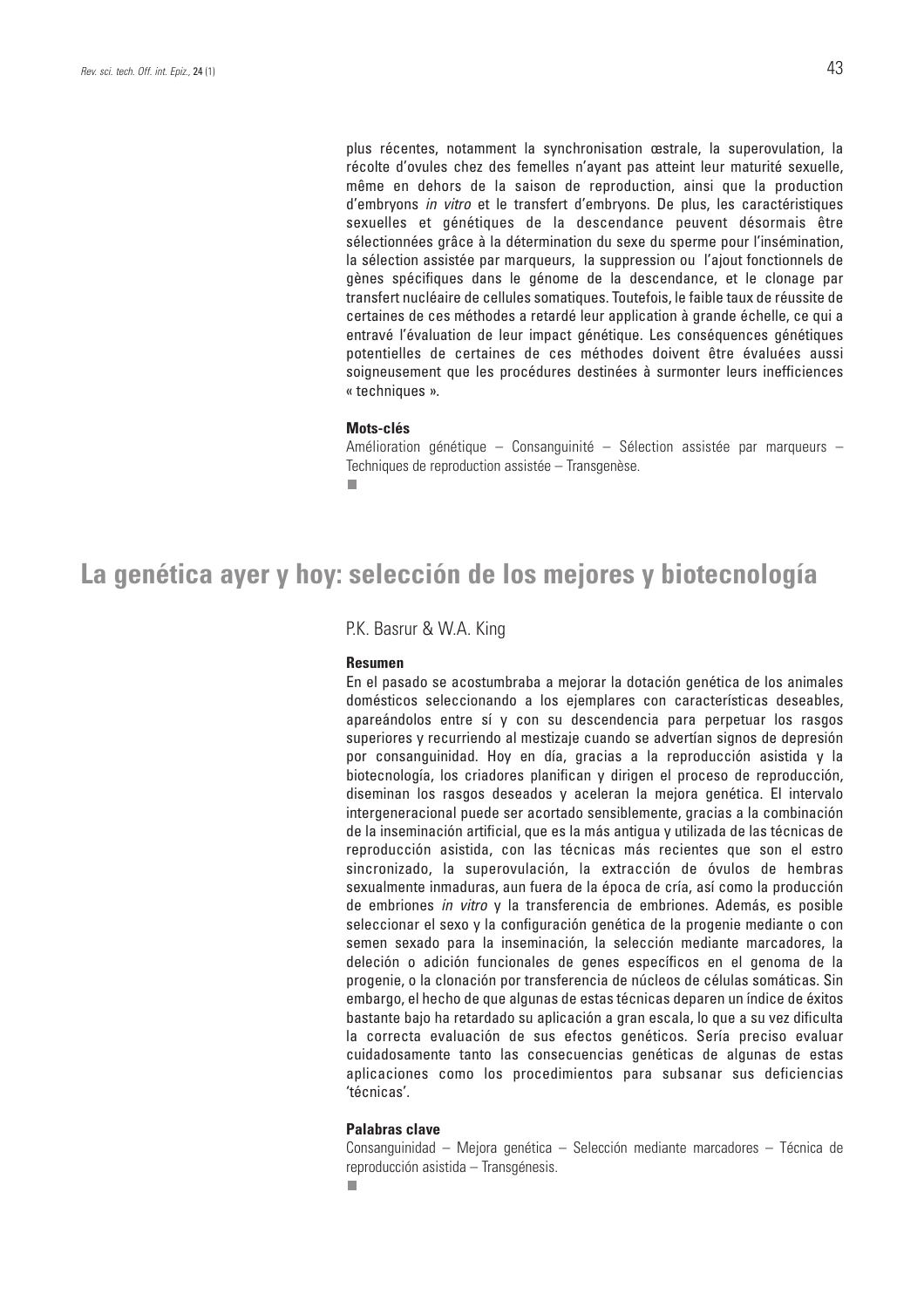- 1. Allen E., Pratt J.P., Newell Q.U. & Bland L. (1928). Recovery of human ova from the uterine tubes. *J. Am. med. Assoc.*, **91** (14), 1018-1020.
- 2. Ashwell M.S., Heyen D.W., Sonstegard T.S., Van Tassell C.P., Da Y., VanRaden P.M., Ron M., Weller J.I. & Lewin H.A. (2004). – Detection of quantitative trait loci affecting milk production, health, and reproductive traits in Holstein cattle. *J. Dairy Sci.*, **87** (2), 468-475.
- 3. Austin C.R. (1951). Observations on the penetration of the sperm in the mammalian egg. *Aust. J. sci. Res. (B)*, **4** (4), 581-596.
- 4. Baldassarre H., Wang B., Kafidi N., Keefer C., Lazaris A. & Karatzas C.N. (2002). – Advances in the production and propagation of transgenic goats using laparoscopic ovum pick-up and *in vitro* embryo production technologies. *Theriogenology*, **57** (1), 275-284.
- 5. Baldassarre H., Keefer C., Wang B., Lazaris A. & Karatzas C.N. (2003). – Nuclear transfer in goats using *in vitro* matured oocytes recovered by laparoscopic ovum pick-up. *Cloning Stem Cells*, **5** (4), 279-285.
- 6. Baldassarre H., Wang B., Kafidi N., Gauthier M., Neveu N., Lapointe J., Sneek L., Leduc M., Duguay F., Zhou J.F., Lazaris A. & Karatzas C.N. (2003). – Production of transgenic goats by pronuclear microinjection of *in vitro* produced zygotes derived from oocytes recovered by laparoscopy. *Theriogenology*, **59** (3-4), 831-839.
- 7. Baldassarre H. & Karatzas C.N. (2004). Advanced assisted reproduction technologies (ART) in goats. *Anim. Reprod. Sci.*, **82-83**, 255-266.
- 8. Barendse W. & Fries R. (1999). Genetic linkage mapping, the gene maps of cattle and the list of loci*. In* The genetics of cattle (R. Fries & A. Ruvinsky, eds). CABI Publishing, New York, 329-364.
- 9. Basrur P.K. (1969). Hybrid sterility*. In* Comparative mammalian cytogenetics (K. Benirschke, ed.). Springer-Verlag, New York, 107-131.
- 10. Basrur P.K. (1980). Genetics in veterinary medicine*. In* Scientific Foundations of Veterinary Medicine (A.T. Phillipson, L.W. Hall & W.R. Pritchard, eds). William Heinemann Medical Books Limited, London, 393-413.
- 11. Basrur P.K., Koykul W., Pinheiro L.E.L., Reyes E.R. & King W.A. (2001). – Bovine sex complements in gonadogenesis and gametogenesis. *Rev. bras. Reprod. anim.*, **25** (2), 53-65.
- 12. Basrur P.K., Reyes E.R., Farazmand A., King W.A. & Popescu P.C. (2001). – X-autosome translocation and low fertility in a family of crossbred cattle. *Anim. Reprod. Sci.*, **67** (1-2), 1-16.
- 13. Basrur P.K. & Basrur V.R. (2004). Genes in genital malformations and male reproductive health. *Anim. Reprod.*, **1** (1), 64-85.
- 14. Bateson W. (1902). Mendel's principles of heredity: a defence. Cambridge University Press, London.
- 15. Bawden W.S. & Nicholas K.R. (1999). Molecular genetics of milk production*. In* The genetics of cattle (R. Fries & A. Ruvinsky, eds). CABI Publishing, New York, 539-576.
- 16. Betteridge K.J. (2003). A history of farm animal embryo transfer and some associated techniques. *Anim. Reprod. Sci.*, **79** (3-4), 203-244.
- 17. Blom E. (1950). Interpretation of spermatic cytology in bulls. *Fertil. Steril.*, **1** (3), 223-238.
- 18. Bousquet D. & Blondin P. (2004). Potential uses of cloning in breeding schemes: dairy cattle. *Cloning Stem Cells*, **6** (2), 190-197.
- 19. Bradley D.G., Loftus R.T., Cunningham P. & MacHugh D.E. (1998). – Genetics and domestic cattle origins. *Evol. Anthropol.*, **6** (3), 79-86.
- 20. Bradley D.G. & Cunningham E.P. (1999). Genetic aspects of domestication*. In* The genetics of cattle (R. Fries & A. Ruvinsky, eds). CABI Publishing, New York, 15-31.
- 21. Brem G., Hartl P., Besenfelder U., Wolf E., Zinovieva N. & Pfaller R. (1994). – Expression of synthetic cDNA sequences encoding human insulin-like growth factor-1 (IGF-1) in the mammary gland of transgenic rabbits. *Gene*, **149** (2), 351-355.
- 22. Bremel R.D. (1996). Potential role of transgenesis in dairy production and related areas. *Theriogenology*, **45** (1), 51-56.
- 23. Brinster R.L. (2002). Germline stem cell transplantation and transgenesis. *Science*, **296** (5576), 2174-2176.
- 24. Buchanan B.R., Seidel G.E. Jr, McCue P.M., Schenk J.L., Herickhoff L.A. & Squires E.L. (2000). – Insemination of mares with low numbers of either unsexed or sexed spermatozoa. *Theriogenology*, **53** (6), 1333-1344.
- 25. Cancel A.M., Chapman D.A. & Killian G.J. (1997). Osteopontin is the 55-kilodalton fertility-associated protein in Holstein bull seminal plasma. *Biol. Reprod.*, **57** (6), 1293- 1301.
- 26. Cancel A.M., Chapman D.A. & Killian G.J. (1999). Osteopontin localization in the Holstein bull reproductive tract. *Biol. Reprod.*, **60** (2), 454-460.
- 27. Chang M.C. (1971). Second annual Carl G. Hartman lecture. Experimental studies of mammalian spermatozoa and eggs. *Biol. Reprod.*, **4** (1), 3-15.
- 28. Chang M.C. (1983). My work on the transplantation of mammalian eggs. *Theriogenology*, **19** (3), 293-303.
- 29. Charlier C., Coppieters W., Farnir F., Grobet L., Leroy P.L., Michaux C., Mni M., Schwers A., Vanmanshoven P., Hanset R. & Georges M. (1995). – The mh gene causing double-muscling in cattle maps to bovine chromosome 2. *Mammalian Genome*, **6** (11), 788-792.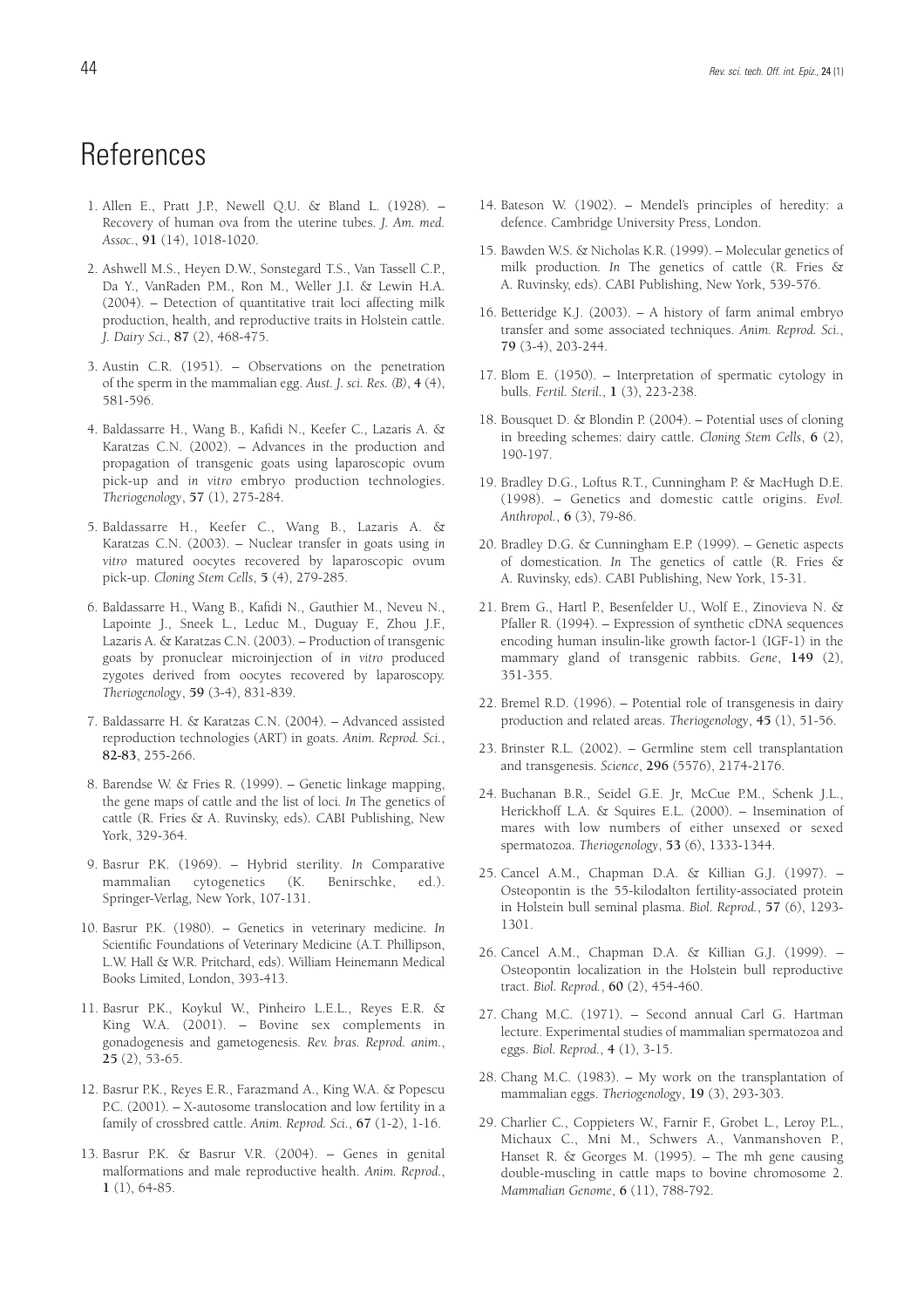- 30. Charlier C., Denys B., Belanche J.I., Coppieters W., Grobet L., Mni M., Womack J., Hanset R. & Georges M. (1996). – Microsatellite mapping of the bovine roan locus: a major determinant of White Heifer disease. *Mammalian Genome*, **7** (2), 138-142.
- 31. Charlier C., Farnir F., Berzi P., Vanmanshoven P., Brouwers B., Vromans H. & Georges M. (1996). – Identity-by-descent mapping of recessive traits in livestock: application to map the bovine syndactyly locus to chromosome 15. *Genome Res.*, **6** (7), 580-589.
- 32. Cibelli J.B., Stice S.L., Golueke P.J., Kane J.J., Jerry J., Blackwell C., Ponce de Leon F.A. & Robl J.M. (1998). – Cloned transgenic calves produced from nonquiescent fetal fibroblasts. *Science*, **280** (5367), 1256-1258.
- 33. Cognie Y., Baril G., Poulin N. & Mermillod P. (2003). Current status of embryo technologies in sheep and goat. *Theriogenology*, **59** (1), 171-188.
- 34. Corner G.W. (1923). The problem of embryonic pathology in mammals, with observations upon intra-uterine mortality in the pig. *Am. J. Anat.*, **31**, 523-545.
- 35. Corteel J.M., Leboeuf B. & Baril G. (1988). Artificial breeding of adult goats and kids induced with hormones to ovulate outside the breeding season. *Small Rum. Res.*, **1**, 19-35.
- 36. Cruickshank J., Dentine M.R., Berger P.J. & Kirkpatrick B.W. (2004). – Evidence for quantitative trait loci affecting twinning rate in North American Holstein cattle. *Anim. Genet.*, **35** (3), 206-212.
- 37. Dentine M.R. (1999). Marker-assisted selection*. In* The genetics of cattle (R. Fries & A. Ruvinsky, eds). CABI Publishing, New York, 497-510.
- 38. Dohoo I.R., DesCoteaux L., Leslie K., Fredeen A., Shewfelt W., Preston A. & Dowling P. (2003). – A meta-analysis review of the effects of recombinant bovine somatotropin. 2. Effects on animal health, reproductive performance, and culling. *Can. J. vet. Res.*, **67** (4), 252-264.
- 39. Dunner S., Charlier C., Farnir F., Brouwers B., Canon J. & Georges M. (1997). – Towards interbreed IBD fine mapping of the mh locus: double-muscling in the Asturiana de los Valles breed involves the same locus as in the Belgian Blue cattle breed. *Mammalian Genome*, **8** (6), 430-435.
- 40. Dyrendahl I. & Gustavsson I. (1979). Sexual functions, semen characteristics and fertility of bulls carrying the 1/29 chromosome translocation. *Hereditas*, **90** (2), 281-289.
- 41. Ebert K.M., Selgrath J.P., DiTullio P., Denman J., Smith T.E., Memon M.A., Schindler J.E., Monastersky G.M., Vitale J.A. & Gordon K. (1991). – Transgenic production of a variant of human tissue-type plasminogen activator in goat milk: generation of transgenic goats and analysis of expression. *Biotechnology*, **9** (9), 835-838.
- 42. Ebert K.M., DiTullio P., Barry C.A., Schindler J.E., Ayres S.L., Smith T.E., Pellerin L.J., Meade H.M., Denman J. & Roberts B. (1994). – Induction of human tissue plasminogen activator in the mammary gland of transgenic goats. *Biotechnology*, **12** (7), 699-702.
- 43. Evans G., Hollinshead F.K. & Maxwell W.M. (2004). Preservation and artificial insemination of sexed semen in sheep. *Reprod. Fertil. Dev*., **16** (4), 455-464.
- 44. Fincher M.G. & Williams W.L. (1926). Arrested development of the Müllerian ducts associated with inbreeding. *Cornell Vet.*, **16**, 1-6.
- 45. First N.L., Mitalipova M. & Kent M. (1999). Reproductive technologies and transgenics*. In* The genetics of cattle (R. Fries & A. Ruvinsky, eds). CABI Publishing, New York, 411-436.
- 46. Flint A.F., Chapman P.L. & Seidel G.E. Jr (2003). Fertility assessment through heterospermic insemination of flowsorted sperm in cattle. *J. Anim. Sci.*, **81** (7), 1814-1822.
- 47. Foote R.H. (2002). The history of artificial insemination: selected notes and notables. *J. Anim. Sci.*, **80** (E-suppl. 2), 10 pp.
- 48. Fries R. & Popescu P. (1999). Cytogenetics and physical chromosome maps*. In* The genetics of cattle (R. Fries & A. Ruvinsky, eds). CABI Publishing, New York, 247-327.
- 49. Gallagher D.S. Jr, Basrur P.K. & Womack J.E. (1992). Identification of an autosome to X chromosome translocation in the domestic cow. *J. Hered.*, **83** (6), 451-453.
- 50. Gallagher D.S., Grosz M., Basrur P.K., Skow I. & Womack J.E. (1992). – Chromosomal localization in cattle of BoLA and HSP70 genes by fluorescent *in situ* hybridization and confirmation of the identity of an autosome to X chromosome translocation. *Anim. Genet.*, **23** (Suppl 1), 81.
- 51. Galli C., Lagutina I., Crotti G., Colleoni S., Turini P., Ponderato N., Duchi R. & Lazzari G. (2003). – Pregnancy: a cloned horse born to its dam twin. *Nature*, **424** (6949), 635.
- 52. Gao Q., Li L. & Womack J.E. (1997). Assignment of the casein kinase II gene family to cattle chromosomes. *Anim. Genet.*, **28** (2), 146-149.
- 53. Georges M., Dietz A.B., Mishra A., Nielsen D., Sargeant L.S., Sorensen A., Steele M.R., Zhao X., Leipold H., Womack J.E. & Lathrop M. (1993). – Microsatellite mapping of the gene causing weaver disease in cattle will allow the study of an associated quantitative trait locus. *Proc. natl Acad. Sci. USA*, **90** (3), 1058-1062.
- 54. Georges M., Drinkwater R., King T., Mishra A., Moore S.S., Nielsen D., Sargeant L.S., Sorensen A., Steele M.R., Zhao X., Womack J. & Hetzel J. (1993). – Microsatellite mapping of a gene affecting horn development in *Bos taurus*. *Nature Genet.*, **4** (2), 206-210.
- 55. Gil J., Rodriguez-Irazoqui M., Lundeheim N., Soderquist L. & Rodriguez-Martinez H. (2003). – Fertility of ram semen frozen in Bioexcell and used for cervical artificial insemination. *Theriogenology*, **59** (5-6), 1157-1170.
- 56. Goddard M.E. & Wiggans G.R. (1999). Genetic improvement of dairy cattle*. In* The genetics of cattle (R. Fries & A. Ruvinsky, eds). CABI Publishing, New York, 511-537.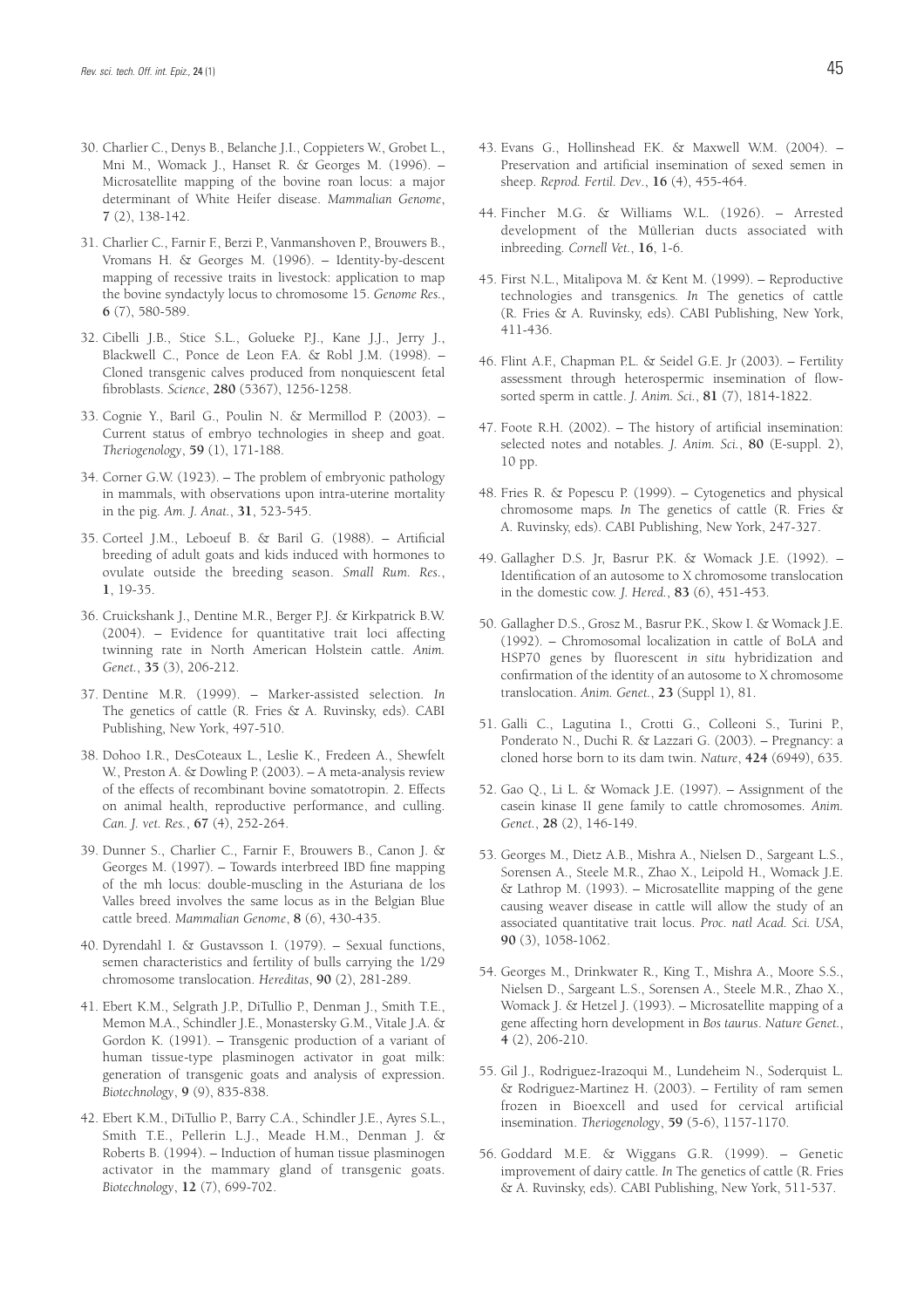- 57. Golovan S.P., Meidinger R.G., Ajakaiye A., Cottrill M., Wiederkehr M.Z., Barney D.J., Plante C., Pollard J.W., Fan M.Z., Hayes M.A., Laursen J., Hjorth J.P., Hacker R.R., Phillips J.P. & Forsberg C.W. (2001). – Pigs expressing salivary phytase produce low-phosphorus manure. *Nature Biotechnol.*, **19** (8), 741-745.
- 58. Gonda M.G., Arias J.A., Shook G.E. & Kirkpatrick B.W. (2004). – Identification of an ovulation rate QTL in cattle on BTA14 using selective DNA pooling and interval mapping. *Anim. Genet.*, **35** (4), 298-304.
- 59. Gordon J.W. & Ruddle F.H. (1981). Integration and stable germ line transmission of genes injected into mouse pronuclei. *Science*, **214** (4526), 1244-1246.
- 60. Goto K., Kinoshita A., Takuma Y. & Ogawa K. (1990). Fertilisation of bovine oocytes by the injection of immobilised, killed spermatozoa. *Vet. Rec.*, **127** (21), 517-520.
- 61. Grisart B., Farnir F., Karim L., Cambisano N., Kim J.J., Kvasz A., Mni M., Simon P., Frere J.M., Coppieters W. & Georges M. (2004). – Genetic and functional confirmation of the causality of the DGAT1 K232A quantitative trait nucleotide in affecting milk yield and composition. *Proc. natl Acad. Sci. USA*, **101** (8), 2398-2403.
- 62. Grobet L., Martin L.J., Poncelet D., Pirottin D., Brouwers B., Riquet J., Schoeberlein A., Dunner S., Menissier F., Massabanda J., Fries R., Hanset R. & Georges M. (1997). – A deletion in the bovine myostatin gene causes the doublemuscled phenotype in cattle. *Nature Genet.*, **17** (1), 71-74.
- 63. Groen A.F., Steine T., Colleau J.-J., Pedersen J., Pribyl J. & Reinsch N. (1997). – Economic values in dairy cattle breeding with special reference to functional traits – report of an EAAP working group. *Livest. Prod. Sci.*, **49** (1), 1-21.
- 64. Gustavsson I. (1979). Distribution and effects of the 1/29 Robertsonian translocation in cattle. *J. Dairy Sci.*, **62** (5), 825-835.
- 65. Hámori D. (1983). Fertility and prolificity*. In* Constitutional disorders and hereditary diseases in domestic animals. Elsevier, New York, 190-244.
- 66. Hancock J.L. & Hovell G.J.R. (1961). Transfer of sheep ova. *J. Reprod. Fertil.*, **2**, 295-306.
- 67. Hancock J.L. & Hovell G.J.R. (1962). Egg transfer in the sow. *J. Reprod. Fertil.*, **4**, 195-201.
- 68. Hanly S. (1961). Prenatal mortality in farm animals. *J. Reprod. Fertil.*, **2**, 182-194.
- 69. Hanotte O., Okomo M., Verjee Y., Rege E. & Teale A. (1997). – A polymorphic Y chromosome microsatellite locus in cattle. *Anim. Genet.*, **28** (4), 318-319.
- 70. Hanotte O., Ronin Y., Agaba M., Nilsson P., Gelhaus A., Horstmann R., Sugimoto Y., Kemp S., Gibson J., Korol A., Soller M. & Teale A. (2003). – Mapping of quantitative trait loci controlling trypanotolerance in a cross of tolerant West African N'Dama and susceptible East African Boran cattle. *Proc. natl Acad. Sci. USA*, **100** (13), 7443-7448.
- 71. Hare W.C.D., Mitchell D., Betteridge K.J., Eaglesome M.D. & Randall G.C.B. (1976). – Sexing two-week old bovine embryos by chromosomal analysis prior to surgical transfer: preliminary methods and results. *Theriogenology*, **5** (5), 243-253.
- 72. Harlizius B., Hetzel J. & Barendse W. (1995). Comparative mapping of the proximal part of bovine chromosome 1. *Mammalian Genome*, **6** (7), 481-483.
- 73. Hayes H., Petit E., Bouniol C. & Popescu P. (1993). Localization of the alpha-S2-casein gene (CASAS2) to the homoeologous cattle, sheep, and goat chromosomes 4 by *in situ* hybridization. *Cytogenet. Cell Genet.*, **64** (3-4), 281-285.
- 74. Hazeleger W. & Kemp B. (2001). Recent developments in pig embryo transfer. *Theriogenology*, **56** (8), 1321-1331.
- 75. Hiendleder S., Mund C., Reichenbach H.D., Wenigerkind H., Brem G., Zakhartchenko V., Lyko F. & Wolf E. (2004). – Tissue-specific elevated genomic cytosine methylation levels are associated with an overgrowth phenotype of bovine fetuses derived by *in vitro* techniques. *Biol. Reprod.*, **71** (1), 217-223.
- 76. Hollinshead F.K., O'Brien J.K., Maxwell W.M. & Evans G. (2002). – Production of lambs of predetermined sex after the insemination of ewes with low numbers of frozen-thawed sorted X- or Y-chromosome-bearing spermatozoa. *Reprod. Fertil. Dev*., **14** (7-8), 503-508.
- 77. Hutt F.B. (1934). Inherited lethal characters in domestic animals. *Cornell Vet.*, **24**, 1-25.
- 78. Hutt F.B. (1964). Animal genetics. Ronald Press Company, New York, 546 pp.
- 79. Hutt F.B. (1969). Genetic aspects of infertility*. In* Comparative mammalian cytogenetics (K. Benirschke, ed.). Springer-Verlag Inc., New York, 146-152.
- 80. Iritani A. & Niwa K. (1977). Capacitation of bull spermatozoa and fertilization *in vitro* of cattle follicular oocytes matured in culture. *J. Reprod. Fertil.*, **50** (1), 119-121.
- 81. Ivanoff E.I. (1922). On the use of artificial insemination for zootechnical purposes in Russia. *J. agric. Sci.*, **12**, 244-256.
- 82. Johansson I. & Rendel J. (1968). Genetics and animal breeding. Oliver and Boyd, Edinburgh, 489 pp.
- 83. Kambadur R., Sharma M., Smith T.P. & Bass J.J. (1997). Mutations in myostatin (GDF8) in double-muscled Belgian blue and Piedmontese cattle. *Genome Res.*, **7** (9), 910-916.
- 84. Kashi Y., Hallerman E. & Soller M. (1990). Marker-assisted selection of candidate bulls for progeny testing programs. *Anim. Prod.*, **51**, 63-74.
- 85. Kaupe B., Winter A., Fries R. & Erhardt G. (2004). DGAT1 polymorphism in *Bos indicus* and *Bos taurus* cattle breeds. *J. Dairy Res.*, **71** (2), 182-187.
- 86. Keefer C.L. (2004). Production of bioproducts through the use of transgenic animal models. *Anim. Reprod. Sci.*, **82-83**, 5-12.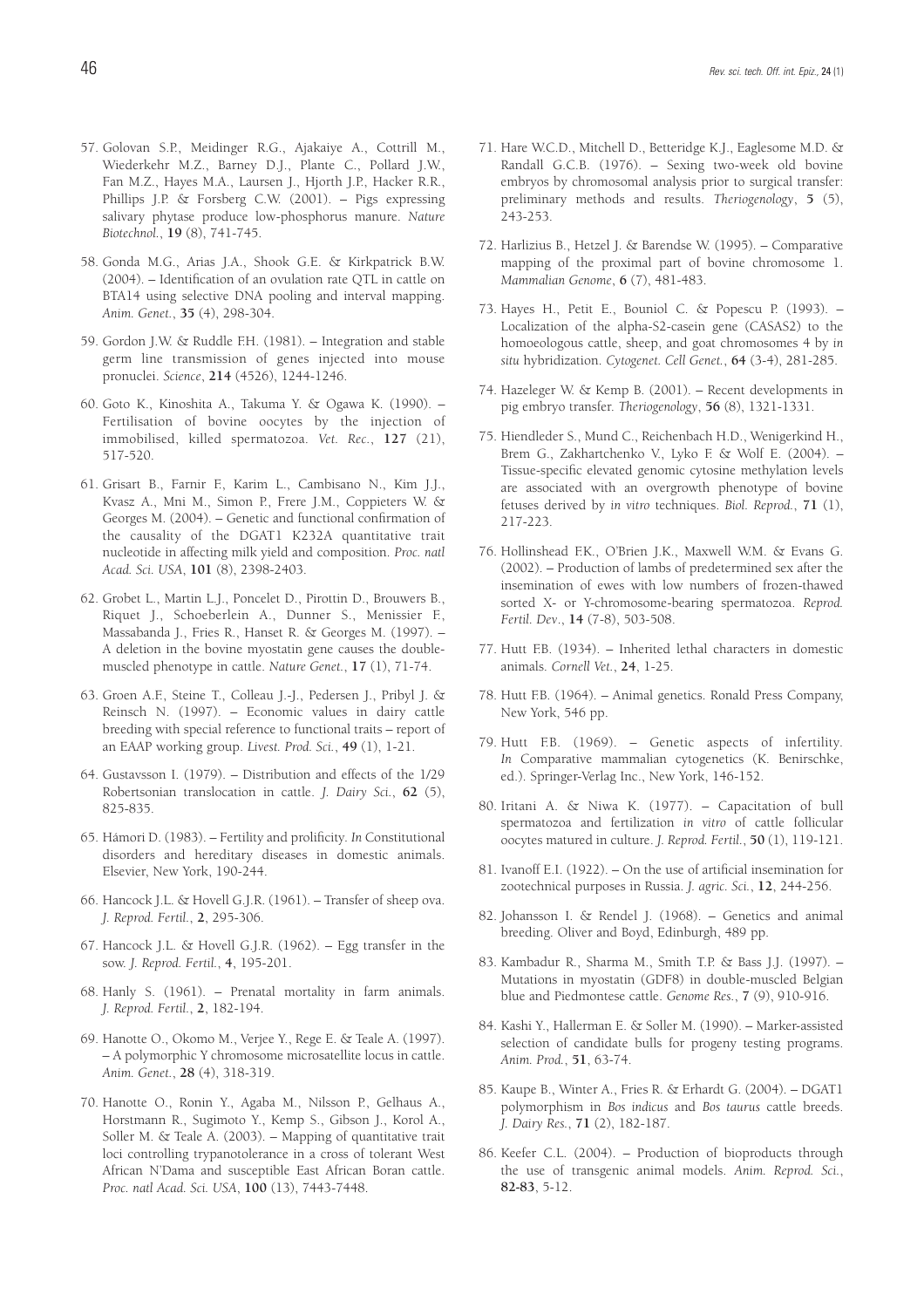- 87. Keefer C.L., Keyston R., Lazaris A., Bhatia B., Begin I., Bilodeau A.S., Zhou F.J., Kafidi N., Wang B., Baldassarre H. & Karatzas C.N. (2002). – Production of cloned goats after nuclear transfer using adult somatic cells. *Biol. Reprod.*, **66** (1), 199-203.
- 88. Killian G.J. (2004). Evidence for the role of oviduct secretions in sperm function, fertilization and embryo development. *Anim. Reprod. Sci.*, **82-83**, 141-153.
- 89. King W.A., Linares T., Gustavsson I. & Bane A. (1980). Presumptive translocation type trisomy in embryos sired by bulls heterozygous for the 1/29 translocation. *Hereditas*, **92** (1), 167-169.
- 90. Knudsen O. (1958). Studies on spermatogenesis in the bull. *Int. J. Fertil.*, **3**, 389-394.
- 91. Kohsaka T., Hamano K., Sasada H., Watanabe S., Ogine T., Suzuki E., Nishida S., Takahara H. & Sato E. (2003). – Seminal immunoreactive relaxin in domestic animals and its relationship to sperm motility as a possible index for predicting the fertilizing ability of sires. *Int. J. Androl.*, **26** (2), 115-120.
- 92. Kuhn C., Thaller G., Winter A., Bininda-Emonds O.R., Kaupe B., Erhardt G., Bennewitz J., Schwerin M. & Fries R. (2004). – Evidence for multiple alleles at the DGAT1 locus better explains a quantitative trait locus with major effect on milk fat content in cattle. *Genetics*, **167** (4), 1873-1881.
- 93. Lagerlof N. (1934). Changes in spermatozoa and in the testes of bulls with impaired or abolished fertility. *Acta pathol. microbiol. scand.*, **Suppl 19**, 1-254.
- 94. Land R.B. & Hill W.G. (1975). The possible use of superovulation and embryo transfer in cattle to increase reponse to selection. *Anim. Prod.*, **21**, 1-12.
- 95. Li C., Basarab J., Snelling W.M., Benkel B., Kneeland J., Murdoch B., Hansen C. & Moore S.S. (2004). – Identification and fine mapping of quantitative trait loci for backfat on bovine chromosomes 2, 5, 6, 19, 21, and 23 in a commercial line of *Bos taurus*. *J. Anim. Sci.*, **82** (4), 967- 972.
- 96. Lichter P., Tang C.J., Call K., Hermanson G., Evans G.A., Housman D. & Ward D.C. (1990). – High-resolution mapping of human chromosome 11 by *in situ* hybridization with cosmid clones. *Science*, **247** (4938), 64-69.
- 97. Lush J.L. (1994). Making new breeds*. In* Genetics of populations. Iowa State University, Ames, 816-860.
- 98. McDaniel B.T. (2001). Uncontrolled inbreeding. *J. Dairy Sci.* **84** (E-Suppl.), E185-E186.
- 99. McEvoy T.G., Sinclair K.D., Young L.E., Wilmut I. & Robinson J.J. (2000). – Large offspring syndrome and other consequences of ruminant embryo culture *in vitro*: relevance to blastocyst culture in human ART. *Hum. Fertil. (Camb.)*, **3** (4), 238-246.
- 100. Massoud M., Attal J., Thepot D., Pointu H., Stinnakre M.G., Theron M.C., Lopez C. & Houdebine L.M. (1996). – The deleterious effects of human erythropoietin gene driven by the rabbit whey acidic protein gene promoter in transgenic rabbits. *Reprod. Nutr. Dev.*, **36** (5), 555-563.
- 101. Maxwell W.M., Evans G., Mortimer S.T., Gillan L., Gellatly E.S. & McPhie C.A. (1999). – Normal fertility in ewes after cervical insemination with frozen-thawed spermatozoa supplemented with seminal plasma. *Reprod. Fertil. Dev*., **11** (2), 123-126.
- 102. Maxwell W.M., Evans G., Hollinshead F.K., Bathgate R., De Graaf S.P., Eriksson B.M., Gillan L., Morton K.M. & O'Brien J.K. (2004). – Integration of sperm sexing technology into the ART toolbox. *Anim. Reprod. Sci.*, **82-83**, 79-95.
- 103. Meuwissen T.H. & Goddard M.E. (2004). Mapping multiple QTL using linkage disequilibrium and linkage analysis information and multitrait data. *Genet. Selec. Evol.*, **36** (3), 261-279.
- 104. Millonig J.H., Millen K.J. & Hatten M.E. (1996). A highdensity molecular genetic map around the weaver locus. *Mammalian Genome*, **7** (8), 616-618.
- 105. Müller M. & Brem G. (1998). Transgenic approaches to the increase of disease resistance in farm animals*. In* Genetic resistance to animal diseases (M. Müller & G. Brem, eds). *Rev. sci. tech. Off. int. Epiz.*, **17** (1), 365-378.
- 106. Nicholas F.W. (1996). Familial disorders not due to a single gene*. In* Introduction to veterinary genetics. Oxford University Press, Oxford, 140-153.
- 107. Nicholas F.W. (1996). Genetic improvement through reproductive technology. *Anim. Reprod. Sci.*, **42** (1-4), 205-214.
- 108. Nicholas F.W. (1999). Genetics of morphological traits and inherited disorders. *In* The genetics of cattle (R. Fries & A. Ruvinsky, eds). CABI Publishing, New York, 55-76.
- 109. Nicholas F.W. & Smith C. (1983). Increased rates of genetic change in diary cattle by embryo transfer and splitting. *Anim. Prod.* **36**, 341-353.
- 110. Niemann H. & Kues W.A. (2003). Application of transgenesis in livestock for agriculture and biomedicine. *Anim. Reprod. Sci.*, **79** (3-4), 291-317.
- 111. Niemann H., Rath D. & Wrenzycki C. (2003). Advances in biotechnology: new tools in future pig production for agriculture and biomedicine. *Reprod. dom. Anim.*, **38** (2), 82-89.
- 112. Nonneman D., Rohrer G.A., Wise T.H., Lunstra D.D. & Ford J.J. (2005). – A variant of porcine thyroxine-binding globulin has reduced affinity for thyroxine and is associated with testis size. *Biol. Reprod.*, **72** (1), 214-220.
- 113. Olsen H.G., Lien S., Svendsen M., Nilsen H., Roseth A., Aasland O.M. & Meuwissen T.H. (2004). – Fine mapping of milk production QTL on BTA6 by combined linkage and linkage disequilibrium analysis. *J. Dairy Sci.*, **87** (3), 690-698.
- 114. Popescu C.P. (1990). Chromosomes of the cow and bull. *In Domestic animal cytogenetics (R.A. McFeely, ed.).* Academic Press, San Diego, 41-66.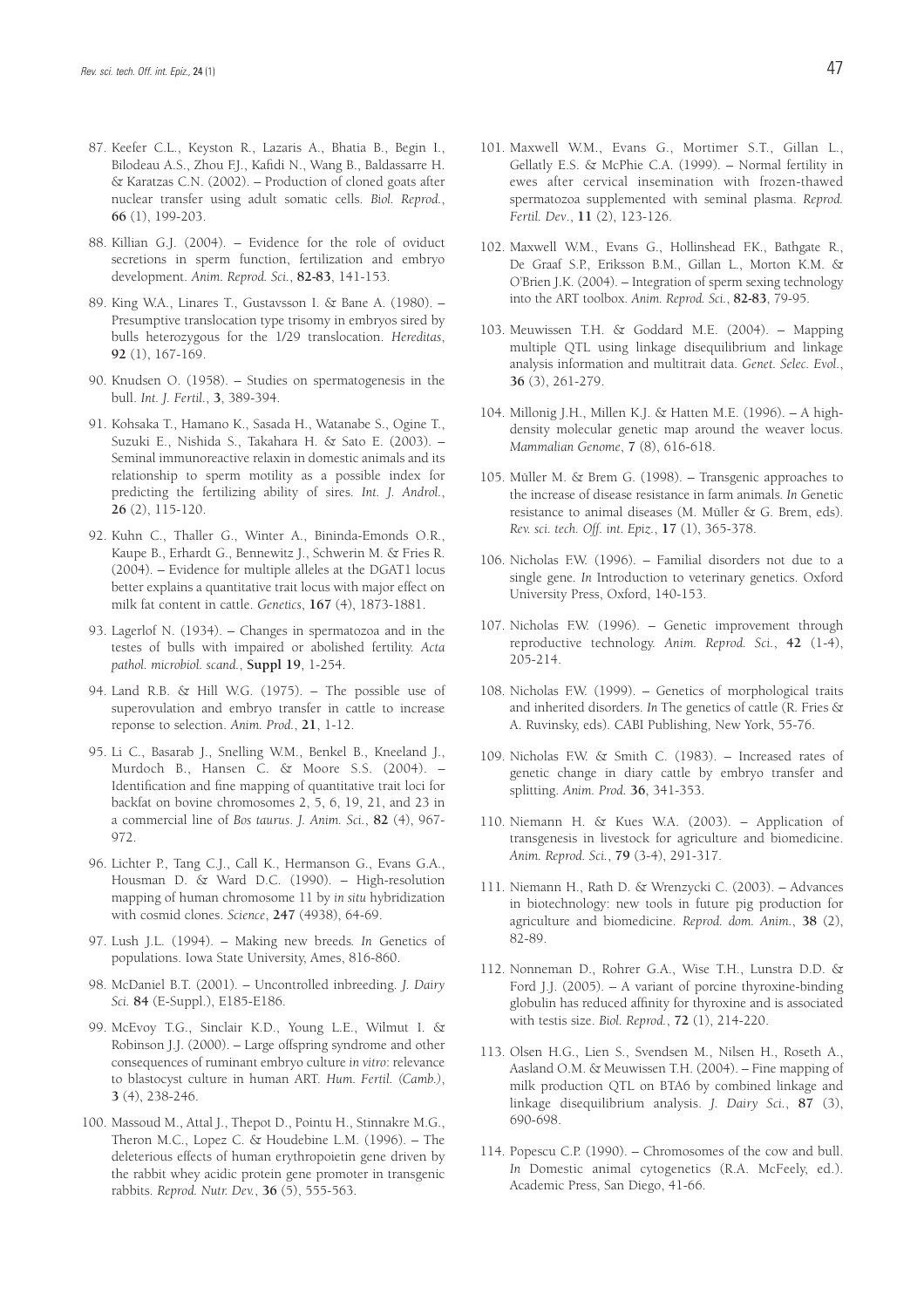- 115. Popescu C.P., Long S., Riggs P., Womack J., Schmutz S., Fries R. & Gallagher D.S. (1996). – Standardization of cattle karyotype nomenclature: report of the committee for the standardization of the cattle karyotype. *Cytogenet. Cell Genet.*, **74** (4), 259-261.
- 116. Prather R.S., Barnes F.L., Sims M.M., Robl J.M., Eyestone W.H. & First N.L. (1987). – Nuclear transplantation in the bovine embryo: assessment of donor nuclei and recipient oocyte. *Biol. Reprod.*, **37** (4), 859-866.
- 117. Ptak G., Loi P., Dattena M., Tischner M. & Cappai P. (1999). – Offspring from one-month-old lambs: studies on the developmental capability of prepubertal oocytes. *Biol. Reprod.*, **61** (6), 1568-1574.
- 118. Rath D., Ruiz S. & Sieg B. (2003). Birth of female piglets following intrauterine insemination of a sow using flow cytometrically sexed boar semen. *Vet. Rec.*, **152** (13), 400-401.
- 119. Rho G.J., Kasimanickam R., Johnson W.H., Semple E., Betts D.H., Basrur P.K. & King W.A. (2004). – Production of clones by fibroblast nuclear transfer from an X-autosome translocation carrier cow. *Reprod. Fertil. Dev*., **16** (1-2), 156-157.
- 120. Sartori R., Souza A.H., Guenther J.N., Caraviello D.Z., Geiger L.N., Schenk J.L. & Wiltbank M.C. (2004). – Fertilization rate and embryo quality in superovulated Holstein heifers artificially inseminated with X-sorted or unsorted sperm. *Anim. Reprod.*, **1** (1), 86-90.
- 121. Schnabel R.D., Taylor J.F. & Derr J.N. (2003). Development of a linkage map and QTL scan for growth traits in North American bison. *Cytogenet. Genome Res.*, **102**  $(1-4)$ , 59-64.
- 122. Seidel G.E. Jr (1981). Superovulation and embryo transfer in cattle. *Science*, **211** (4480), 351-358.
- 123. Seidel G.E. Jr (2003). Sexing mammalian sperm intertwining of commerce, technology, and biology. *Anim. Reprod. Sci.*, **79** (3-4), 145-156.
- 124. Seidel G.E. Jr & Johnson L.A. (1999). Sexing mammalian sperm – overview. *Theriogenology*, **52** (8), 1267-1272.
- 125. Seidel G.E. Jr, Schenk J.L., Herickhoff L.A., Doyle S.P., Brink Z., Green R.D. & Cran D.G. (1999). – Insemination of heifers with sexed sperm. *Theriogenology*, **52** (8), 1407-1420.
- 126. Shanks R.D., Bragg D.S. & Robinson J.L. (1987). Incidence and inheritance of deficiency for uridine monophosphate synthase in Holstein bulls. *J. Dairy Sci.*, **70** (9), 1893-1897.
- 127. Shrode R.R. & Lush J.L. (1947). The genetics of cattle. *Adv. Genet.*, **1**, 209-261.
- 128. Simon D.L. & Buchenauer D. (eds) (1993). Genetic diversity of European livestock breeds. Wageningen Academic Publishers, Wageningen, 582 pp.
- 129. Sirard M.A. & Lambert R.D. (1985). *In vitro* fertilization of bovine follicular oocytes obtained by laparoscopy. *Biol. Reprod.*, **33** (2), 487-494.
- 130. Smith A.U. & Polge C. (1950). Survival of spermatozoa at low temperatures. *Nature*, **166** (4225), 668-669.
- 131. Smith A.U., Polge C. & Smiles J. (1951). Microscopic observation of living cells during freezing and thawing. *J. roy. microsc. Soc.*, **71** (2), 186-195.
- 132. Soller M., Laor M., Barnea R., Weiss Y. & Ayalon N. (1963). – Polledness and infertility in male Saanen goats. *J. Hered.*, **54**, 237-240.
- 133. Sugie T. (1965). Successful transfer of a fertilized bovine egg by non-surgical techniques. *J. Reprod. Fertil.*, **10** (2), 197-201.
- 134. Teale A.J. (1999). Genetics of disease resistance. *In* The genetics of cattle (R. Fries & A. Ruvinsky, eds). CABI Publishing, New York, 199-227.
- 135. Threadgill D.W. & Womack J.E. (1990). Genomic analysis of the major bovine milk protein genes. *Nucleic Acids Res.*, **18** (23), 6935-6942.
- 136. Tubman L.M., Brink Z., Suh T.K. & Seidel G.E. Jr (2004). Characteristics of calves produced with sperm sexed by flow cytometry/cell sorting. *J. Anim. Sci.*, **82** (4), 1029-1036.
- 137. Umbaugh R.E. (1949). Superovulation and ovum transfer in cattle. *Am. J. vet. Res.*, **10**, 295-305.
- 138. Vaiman D. (1999). Molecular genetics of cattle. *In* The genetics of cattle (R. Fries & A. Ruvinsky, eds). CABI Publishing, New York, 123-161.
- 139. Villanueva B., Simm G. & Woolliams J.A. (1995). Genetic progress and inbreeding for alternative nucleus breeding schemes for beef cattle. *Anim. Sci.*, **61** (2), 231-239.
- 140. Wall R.J. (1996). Transgenic livestock: progress and prospects for the future. *Theriogenology*, **45** (1), 57-68.
- 141. Wang B., Baldassarre H., Tao T., Gauthier M., Neveu N., Zhou J.F., Leduc M., Duguay F., Bilodeau A.S., Lazaris A., Keefer C. & Karatzas C.N. (2002). – Transgenic goats produced by DNA pronuclear microinjection of *in vitro* derived zygotes. *Molec. Reprod. Dev*., **63** (4), 437-443.
- 142. Weller J.I., Kashi Y. & Soller M. (1990). Power of daughter and granddaughter designs for determining linkage between marker loci and quantitative trait loci in dairy cattle. *J. Dairy Sci.*, **73** (9), 2525-2537.
- 143. Wheeler M.B., Walters E.M. & Clark S.G. (2003). Transgenic animals in biomedicine and agriculture: outlook for the future. *Anim. Reprod. Sci.*, **79** (3-4), 265-289.
- 144. Wilmut I., Schnieke A.E., McWhir J., Kind A.J. & Campbell K.H. (1997). – Viable offspring derived from fetal and adult mammalian cells. *Nature*, **385** (6619), 810-813.
- 145. Womack J.E., Johnson J.S., Owens E.K., Rexroad C.E. III, Schlapfer J. & Yang Y.P. (1997). – A whole-genome radiation hybrid panel for bovine gene mapping. *Mammalian Genome*, **8** (11), 854-856.